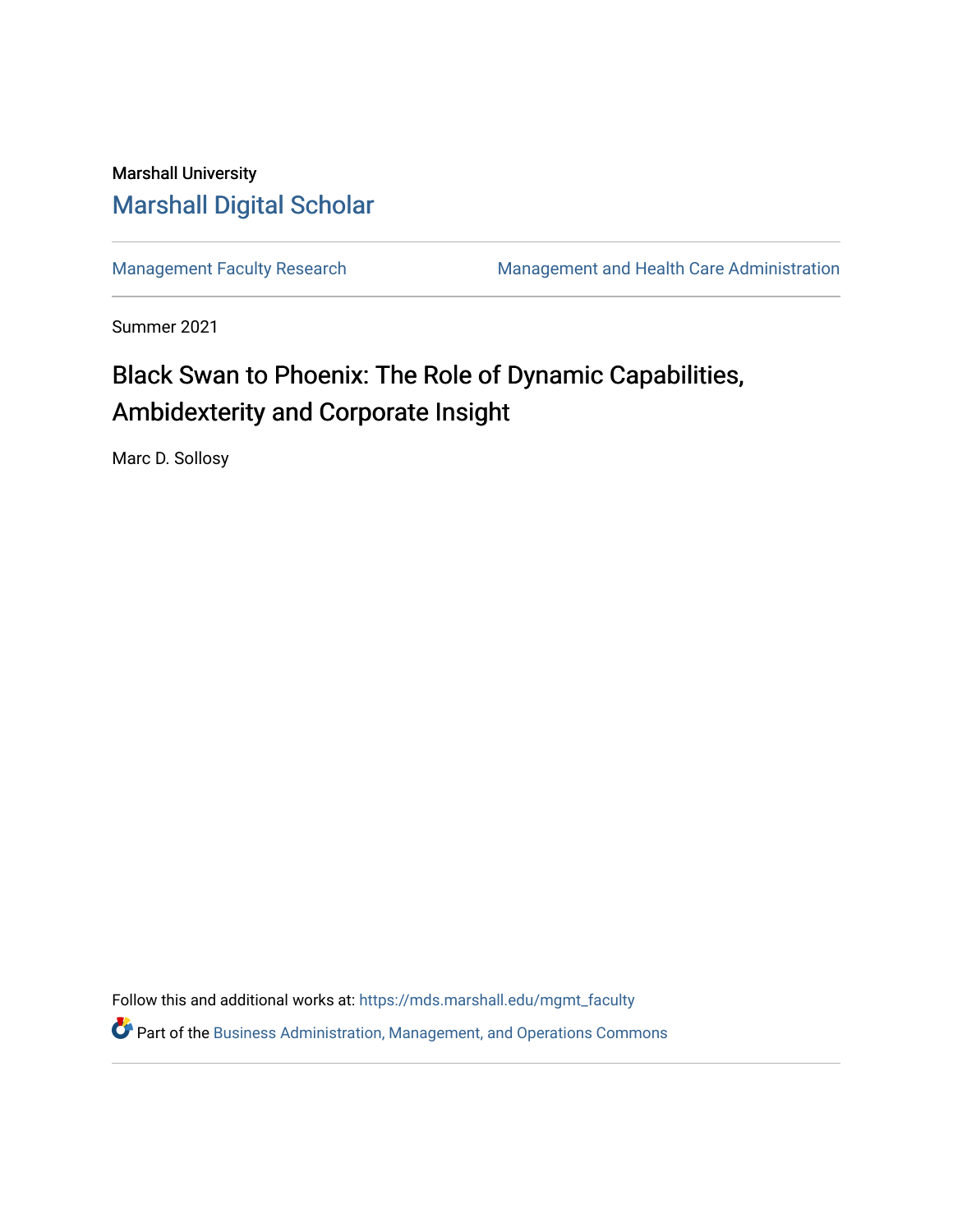### **Black Swan to Phoenix: The role of Dynamic Capabilities, Ambidexterity and Corporate Insight**

Dr. Marc Sollosy Marshall University Lewis College of Business Brad D. Smith Schools of Business One John Marshall Drive Huntington, WV 25755 E-Mail: [sollosy@marshall.edu](mailto:sollosy@marshall.edu) 304-696-2614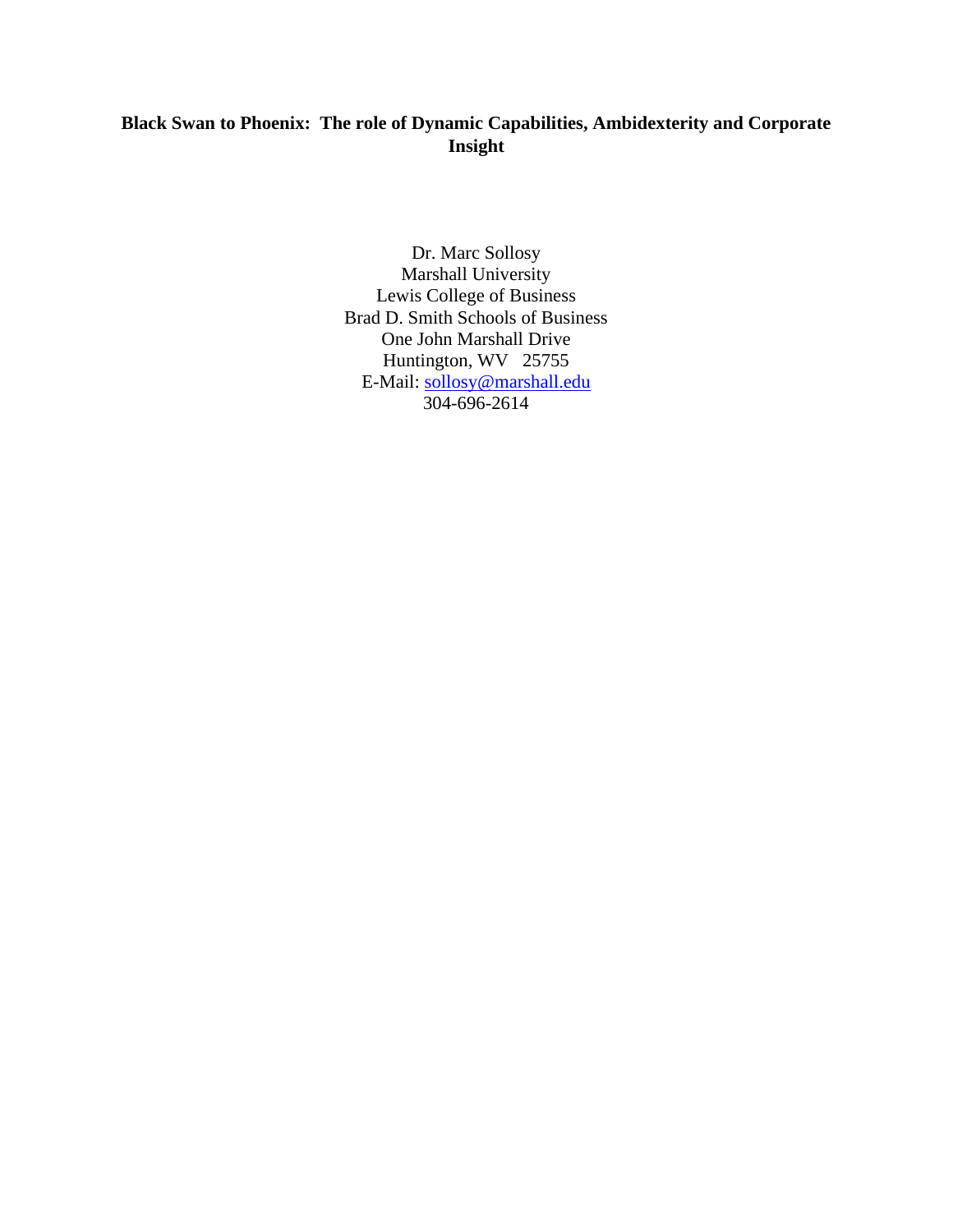#### **ABSTRACT**

The paper presents the position that in times of Black Swan or other unforeseen or unprecedented events the path to survival is not the sole function of the company's strategy. While much has been written about the need for companies to alter or adapt their strategies in face of such events, doing so is easier said than done. In fact, strategy is foundational and a function of and subject to the capabilities of the company. That there is no real strategy or strategy altering approach for preparing for a Black Swan like event.

The paper provides insights and alternative view of how best companies can survive, and even prosper in the face of such events. Rather, it is the company's ability to reconfigure its capabilities and resources. Utilizing the lenses of Dynamic Capabilities, Ambidexterity and Corporate Foresight, the paper posits that when these orientations are taken in combination, provide a company a robust approach for managing the path forward. The paper presents the position that failing to focus on these orientations will result in the company's inability to works its way through the event and remain 'stuck on the pond' with all the swans.

Key Words: Black Swan, Dynamic Capabilities, Ambidexterity, Corporate Foresight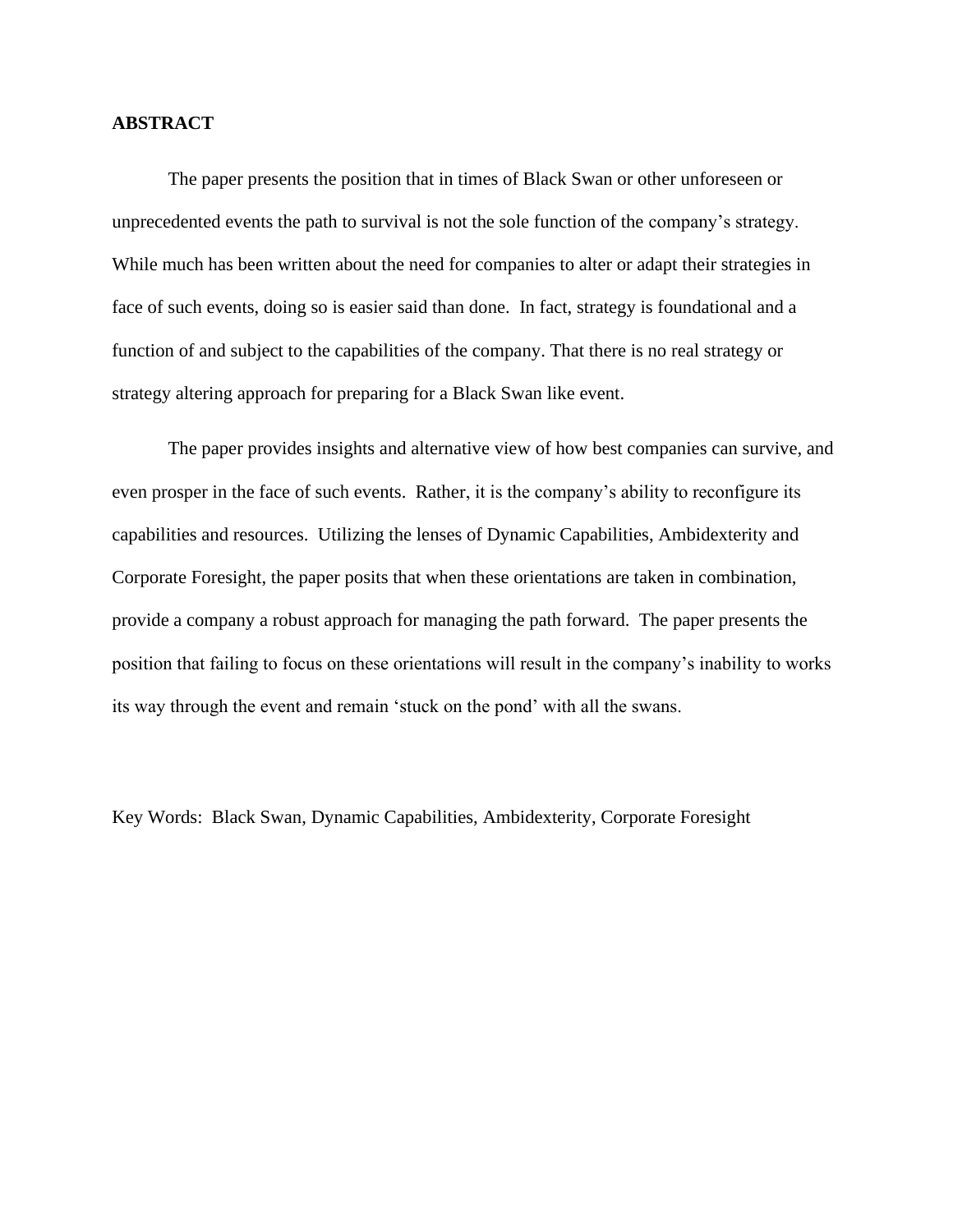#### **INTRODUCTION**

The development of the Corona Virus (COVID-19) has had a wide-spread impact upon most all aspects of life. The world, as most have known it, has changed significantly and in many instances irrevocably. The breadth of these impacts and subsequent changes goes far beyond the scope of this paper. Rather, this paper examines the impacts upon businesses and their responses.

The rise of COVID-19 has been described by many as a Black Swan event. Black Swan events are quite rare with a seemingly low probability of occurrence. Because these high impact events are unpredictable, they frequently do not warrant precautionary measures. To do so would entail operationalizing of the adage…. identify all unknown problems and plan for them!

The Black Swan idea and subsequent theory was first brought to light by quants analyst Nassim Nicholas Taleb in his two books; Fooled by Randomness: The hidden role of chance in life and in the markets (2005) and The Black Swan: The impact of the highly improbable (2007). A study performed by Deloitte over a nine-year period of the 1,000 largest companies in the world discovered approximately 380 of the firms had suffered an event described as a "Value Killer", or Black Swan. Such events blatantly expose a company's biggest strategic, operational and or financial weaknesses, triggering a cascade of negative events for the company (Abidi & Joshi, 2017).

The multitude of events occurring in the U.S. in 2020 may arguably be identified not as Black Swan but as a flock of Black Swans. The appearance of the COVID-19 virus, followed by the wholesale shut down of the economy, coupled with incidents of social unrest resulting from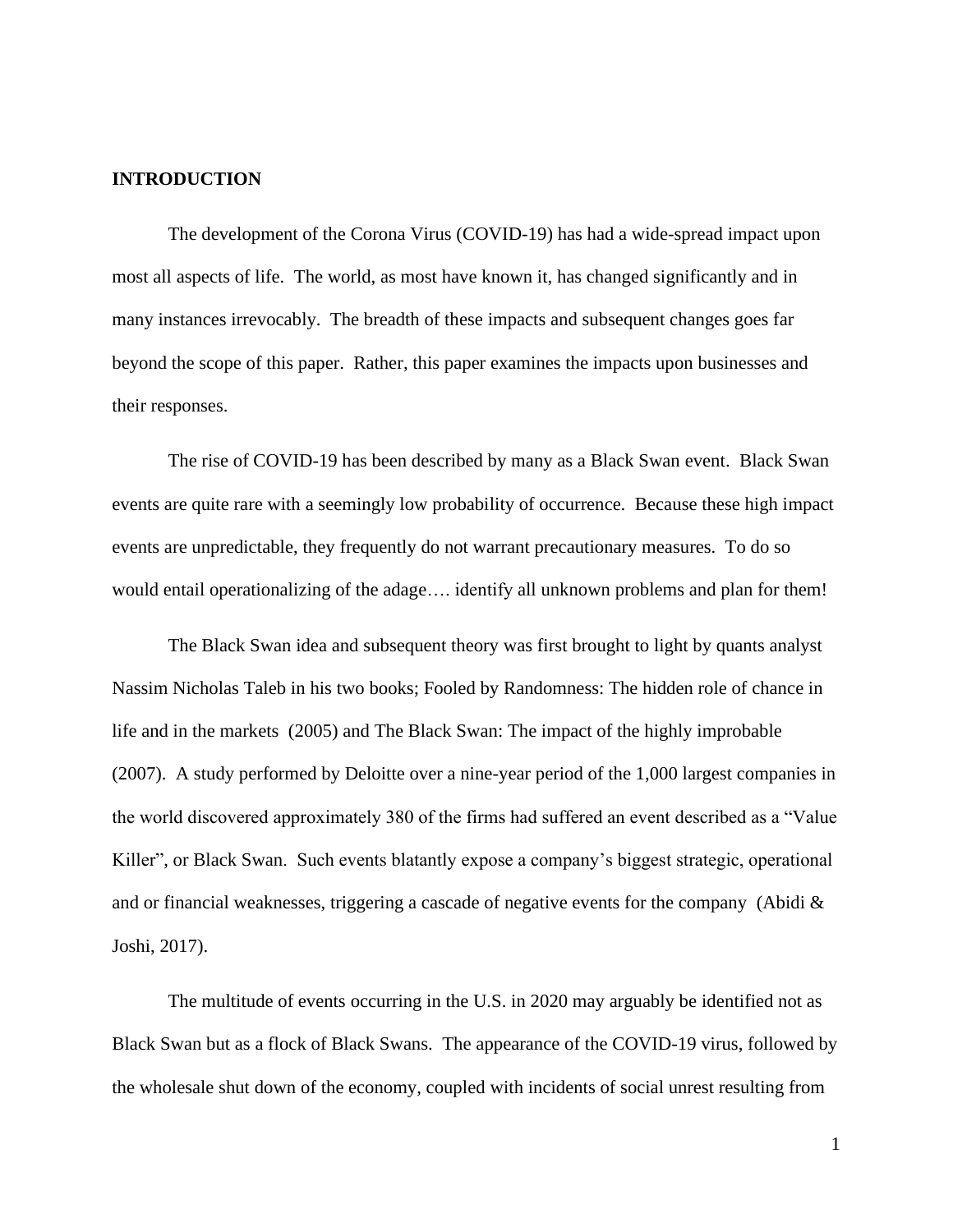police and racially fueled events, all under the umbrella of a contentious election cycle is more than could reasonably been foreseen. All these events singularly and collectively have conspired to wreck vast "Value Killing" impacts upon businesses, both large and small.

Much has been written about the need for companies to alter or adapt their strategies in the face of these types of events. However, in most cases the altering of a company's strategy is something easier said, or written about, than done. This is not to say that a company's strategy is immutable. Rather, that a strategy is foundational and a function of and subject to the capabilities of the company. In fact, if it were easy, business failure rates would not be anywhere near where they are. The reality is that there is no real strategy or strategy altering approach for preparing for a Black Swan event.

This paper attempts to provide insights and an alternative view of how best companies can survive, and even prosper in a Black Swan event/environment. While applicable to most industries and firms, it is of particular relevance to small and medium size enterprises (SMEs), regardless of industry.

Utilizing the lenses of Dynamic Capabilities, Ambidexterity, and Corporate Foresight, the author presents a set of overarching orientations that when taken in combination provide a robust approach to managing for and during Black Swan type of events. The author suggests that by focusing on this combination of orientations a firm greatly improves its odds of surviving, and even prospering during such times, to rise like the proverbial phoenix. The author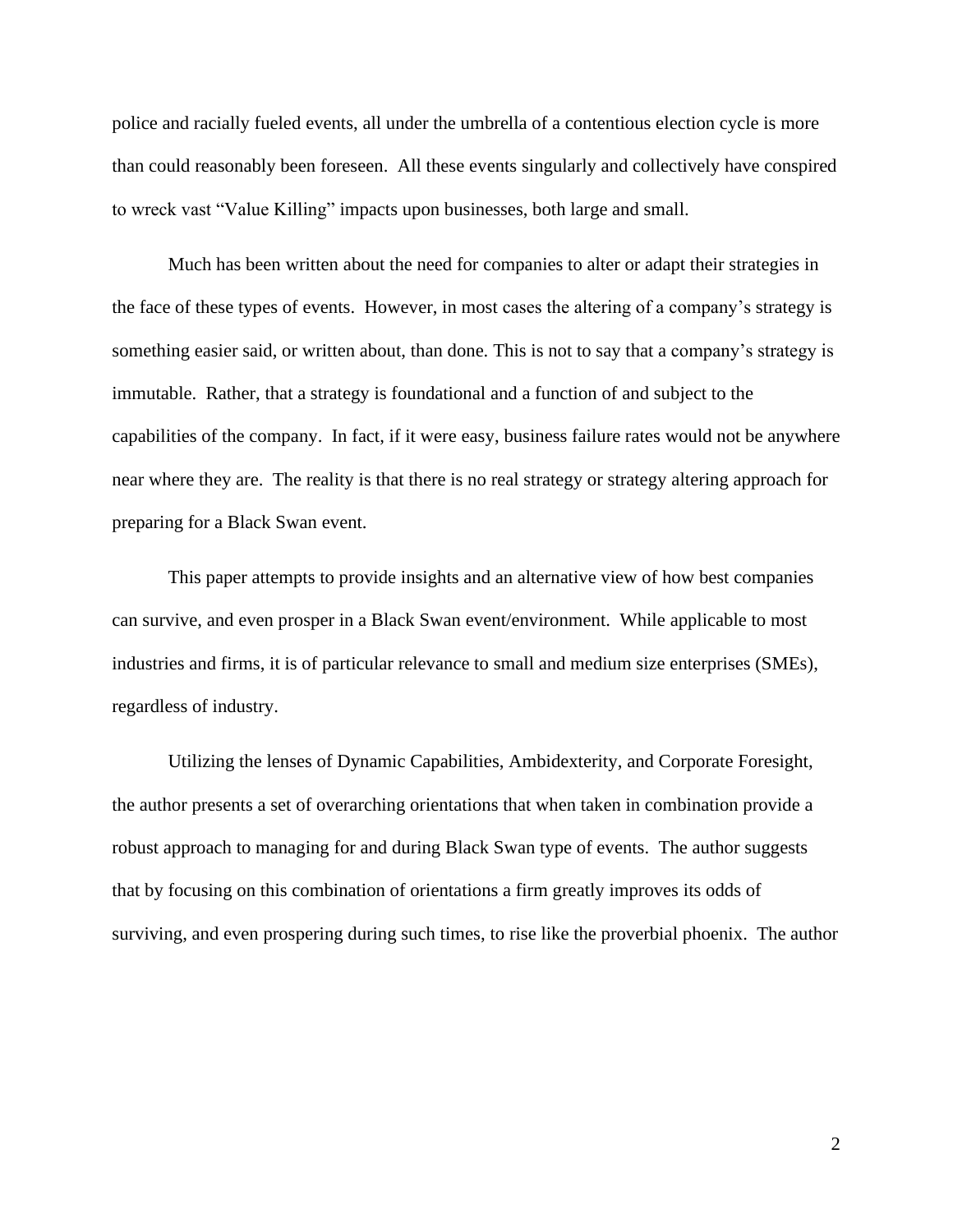further posits that failing to focus on these orientations will result in a firm remaining 'stuck on the pond' with the swans. $<sup>1</sup>$ </sup>

#### **STRATEGIC PERSPECTIVES**

Most work on strategy leads one to believe that while a firm's strategy is not immutable, it is difficult to alter quickly. The essence of a firm's strategy lies in the activities it chooses to perform visa vie its rivals (Porter, 1996). The research suggest that the suitability of a firm's strategy is the result of its fit with the organization's and its environment contingencies (Hughes & Morgan, 2008; Zajac, Kraatz, & Bresser, 2000) and the fit may be achieved by aligning the firm's strategic resources with environmental threats and opportunities facing the firm's strategy (Hughes & Morgan, 2008; Kraatz & Zajac, 2001). The challenge lies in the aligning of those resources in the face of a Black Swan event.

The concept of strategy first appeared in 1960 in the business and management domains. Chandler (1962, p. 13) posited strategy as the "determination of the basic long-term goals and objectives of an enterprise, and the adoption of courses of action and the allocation of resources necessary for carrying out these goals". In 1965, Ansoff (1965) elaborated upon the concept as "decision rules and guidelines" established by an organization ensuring orderly and profitable growth (Malik & Naeem, 2011, p.805). At the business level, strategy is focused on how a firm competes in each industry (Hofer, 1975). Porter (1996) presents strategy as a firm deliberately electing a different set of activities, from other firms in its market, such as to deliver a unique value proposition. The primary focus is how an advantage over competitors can be achieved,

<sup>&</sup>lt;sup>1</sup> The author acknowledges the field of Crisis Management has direct implications when dealing with Black Swan events. The author choose to focus on the strategic literature. The rational being the lenses of dynamic capabilities, ambidexterity, and corporate foresight provide a symbiotic view for preparing an organization to weather, not only Black swan type of events but, other forms of disruption in the organization's environment.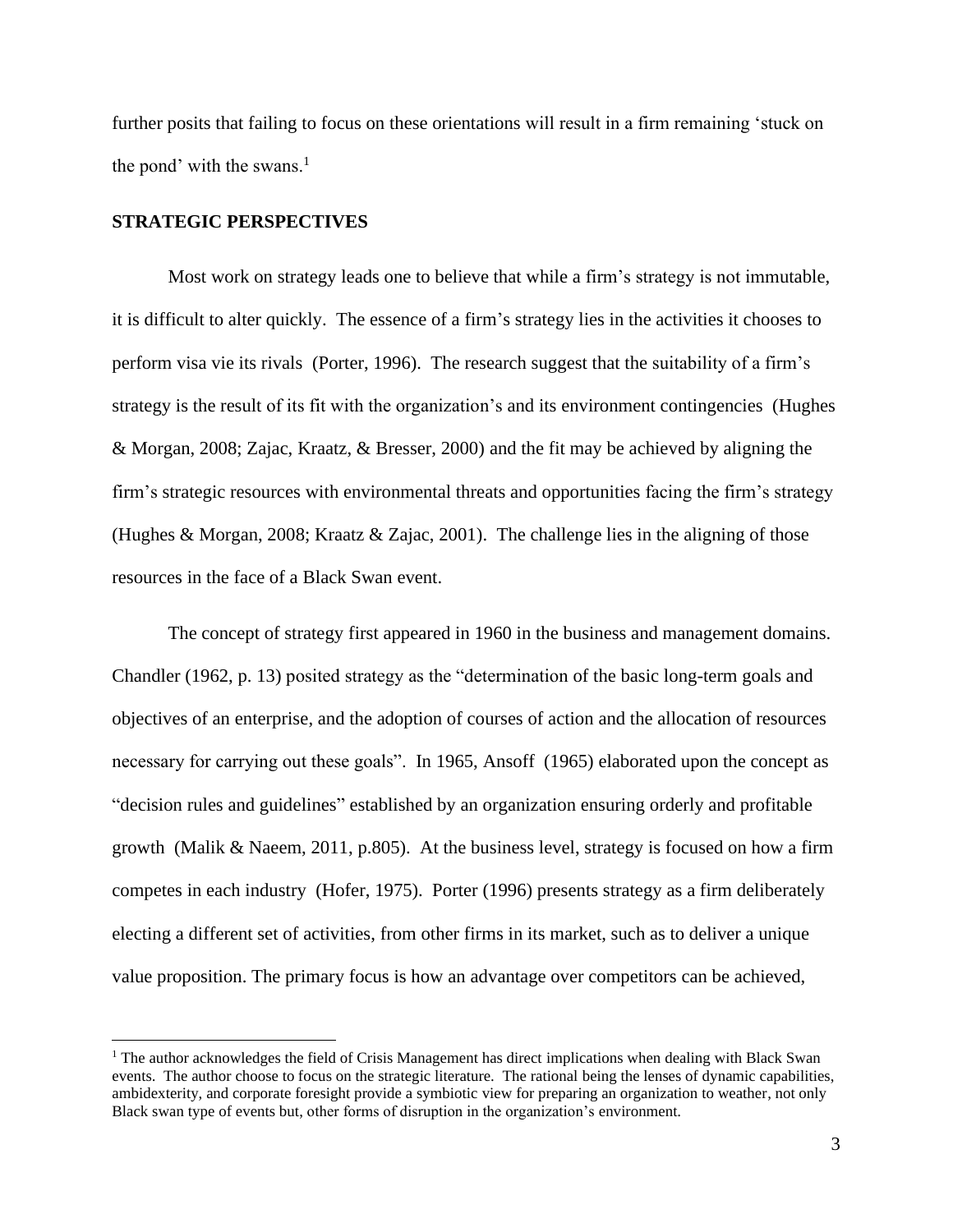what new market opportunities can be identified or created, which new products or services should be developed, and the extent to which the needs of the customer are met such as to achieve the objectives of the firm (Johnson, 2002; Malik & Naeem, 2011).

The topic of how firms adapt to changes in their external environment is a continuing topic of interest in business literature. It is no secret that many well established firms fail to adapt effectively (Birkinshaw, Zimmermann, & Raisch, 2016) and that the current COVID-19 environment will only exasperate the failure rate. This is brought about by the fact that the COVID-19 situation has resulted in an exceedingly rapid discontinuous external change. Such changes require firms to reconfigure their existing ways of work and customer interactions. To rethink their assumptions about how to succeed in their chosen market and industry (Birkinshaw et al., 2016).

The concept of a Black Swan event is synonymous to the literature derived definition of discontinuity. Both manifest themselves as a set of significant changes often occurring in abrupt or discontinuous bursts" (Brooks, 1986, p.340), "a temporary or permanent, sometimes unexpected, break in a dominant condition in society" (Van Notten, Sleegers, & van Asselt, 2005, p.180). The concept can be extended as "a specific phenomenon [COVID-19] of behavioral dynamics, noticeable in sudden changes in the variables of an entity under observation" and therefore, "Often associated with the terms of unsteadiness, instability, nonlinearity or jump" (Deeg, 2009) (Ghezzi, 2013, p.1328).

Current conceptualization of an organization is an entity comprised of a bundle of strategic resources, working in concert to provide a distinct form of competitive heterogeneity (Barney, 1991; Camelo-Ordaz, Martı́n-Alcázar, & Valle-Cabrera, 2003; Hughes & Morgan, 2008; Luo, Sivakumar, & Liu, 2005). These resources comprise both tangible and intangible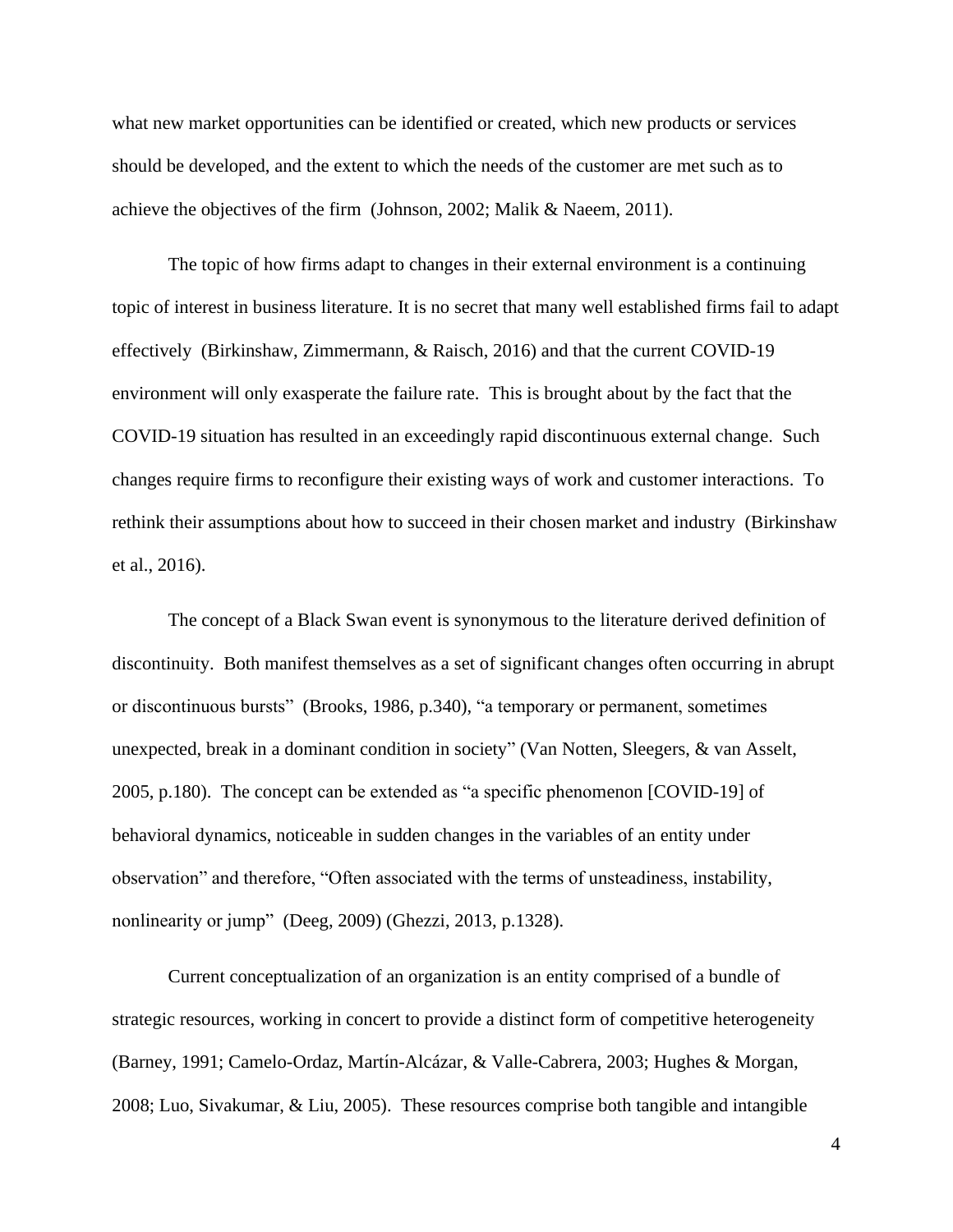elements that are idiosyncratic to the firm, and are costly to imitate, heterogeneous, imperfectly mobile, valuable, and rare (Barney, 1991; Hughes & Morgan, 2008; Hunt, 2000). Such resource are key elements of a firm's strategic orientation and determine the ability of the firm to compete effectively.

#### **Dynamic Capabilities**

A firm's strategy without the necessary resources cannot be implemented (Menon, Bharadwaj, Adidam, & Edison, 1999). As such, the firm's strategy cannot be changed or altered to fit new environmental contingencies. However, strategic resources do not, unto themselves, confer competitive advantage. It is only when these resources are deployed through a cohesive strategy do they provide any potential for an advantage (Hunt, 2000).

Dierickx & Cool (1989) posited that the rents accruing from a particular configuration of resources is transitory and that the firm must be adept at continuously creating new resources and assembling them into require competences (Danneels, 2012). Pitelis & Teece (2010) postulate that the way a firm's resources are coordinated and managed is as important to the firm's survival as the resources themselves. That the capabilities of asset orchestration and market creation or co-creation are vital to the profitable management of those resources. Many of these capabilities become entrenched in the routines of the firm and reside with the top management team. These organizational capabilities can be thought of as falling into two interconnected, but separate, categories; ordinary and dynamic. Ordinary capabilities usually reside in the operational domain whereas dynamic capabilities are more strategic (Teece, David J., 2019). Teece, Pisano, & Shuen (1997) posit that dynamic capabilities are integral to the selection,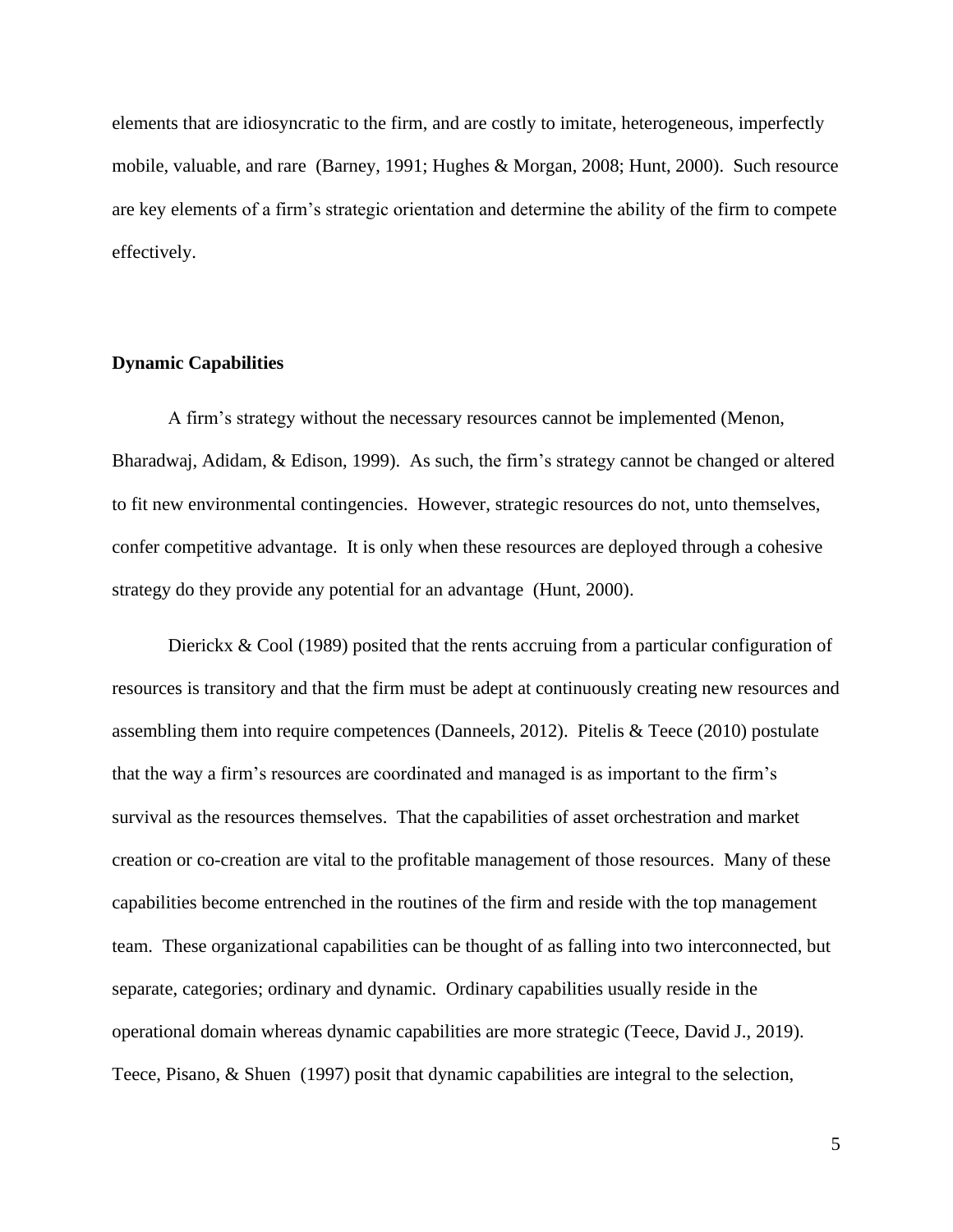development, and coordination of ordinary capabilities. How firms utilize dynamic capabilities to create, extend, integrate, modify, and deploy their resources helps explain long-run growth and firm survival, or failure (Teece, 2019).

Teece (2014) deconstructs dynamic capabilities into three categories: the identification and assessment of opportunities and threats (sensing), the mobilization of resource to address those opportunities and threats (seizing), and reconfiguring or transforming; the continuous renewal of the firm's resources, both tangible and intangible (Birkinshaw et al., 2016). History has shown some firms are better than others at adopting to discontinuous changes in their environment, as such the concept of dynamic capabilities has proven sustainable. Yet, there is still an on-going debate regarding how dynamic capabilities present themselves in practice. Eisenhardt and Martin (2000) posit that they are manifested in processes, e.g., new product development or acquisitions. Teece presents the view that they manifest as 'signature' practices distinctive to the firm, e.g., Toyota's lean production system (Gratton & Ghoshal, 2005) (Birkinshaw et al., 2016).

#### **Ambidexterity**

Another way to view and approach the issue of discontinuities, that has gained much traction recently, is the concept of ambidexterity. Ambidexterity is defined as the organization's ability to address mutually conflicting demands in an effective manner. The literature traditionally presents the conflicting demands as exploration and exploitation.

O'Reilly and Tushman (2008) posit that ambidexterity is a dynamic capability in so much that it demonstrates the ability of a firm to simultaneously explore and exploit a variety of capabilities thus allowing a firm to adapt over time. Birkinshaw, et al., (2015, p.42) go on to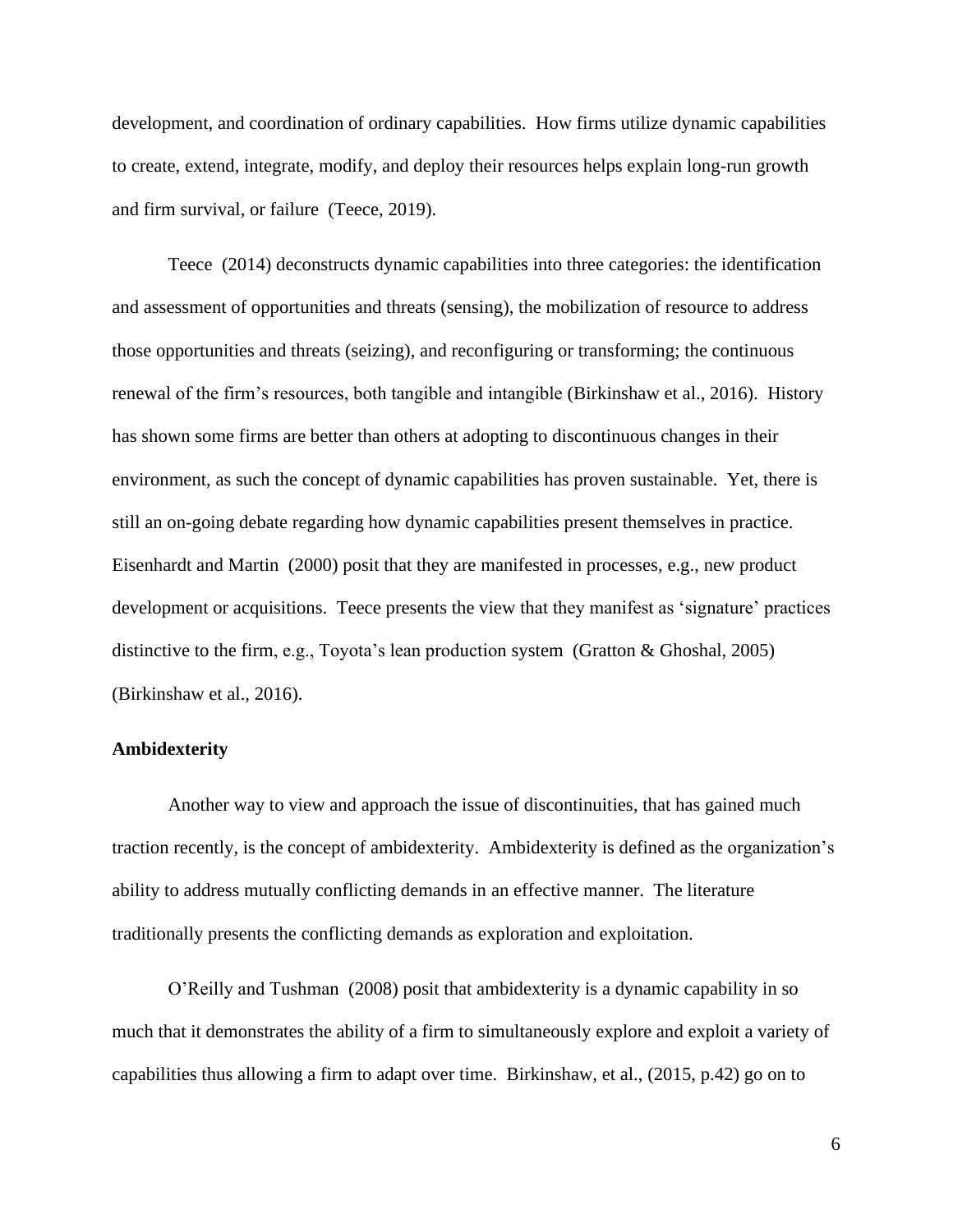suggest that a firm's "mode of adoption" is an import and often overlooked variable. They posit that the appropriate mode of adaptation will vary with the circumstances and thus require its own distinctive set of capabilities. It is the combination of the mode of adaptation and the associated set of capabilities that will determine if the firm is able to adapt to the discontinuous change in its eternal environment.

Teece, Peteraf and Leih (2016) present the view that firms with strong dynamic capabilities are often characterized with a highly efficient entrepreneurial management teams and robust organizational designs. Such firms can often lower the costs and risks of organizational agility with their ability to successfully manage uncertainty. Firms exhibiting superior dynamic capabilities will better know when to sacrifice efficiency for agility. That their ability to respond in times of great uncertainty or to unforeseen events ala Black Swans will be superior to those firms lacking a robust dynamic capabilities orientation.

Surviving a Black Swan like event requires management's ability in deciding what to do as much or more so as how to do it. U.S. Secretary of Defense, Donald Rumsfeld in an infamous press briefing (2002) identified four categories in which decisions are made. Known-known (certainty), known-unknown (risk), unknown-knowns (Knightian uncertainty), and unknownunknown (true uncertainty). Contrary to common belief, most decisions are not made under true uncertainty. Many may think that Black Swan events are unknown-unknown, they would be mistaken (Phan, Phillip H. and Wood, Geoff, 8 Oct 2020).

The real challenge is knowing what the right things are when facing a condition of unknown unknowns. Doing the right things when confronted by a Black Swan requires more of an entrepreneurial mindset (Teece, 2014). Black Swan events often result with existing "rules" being altered and new "rules" being established. The ability of the firm to adapt in these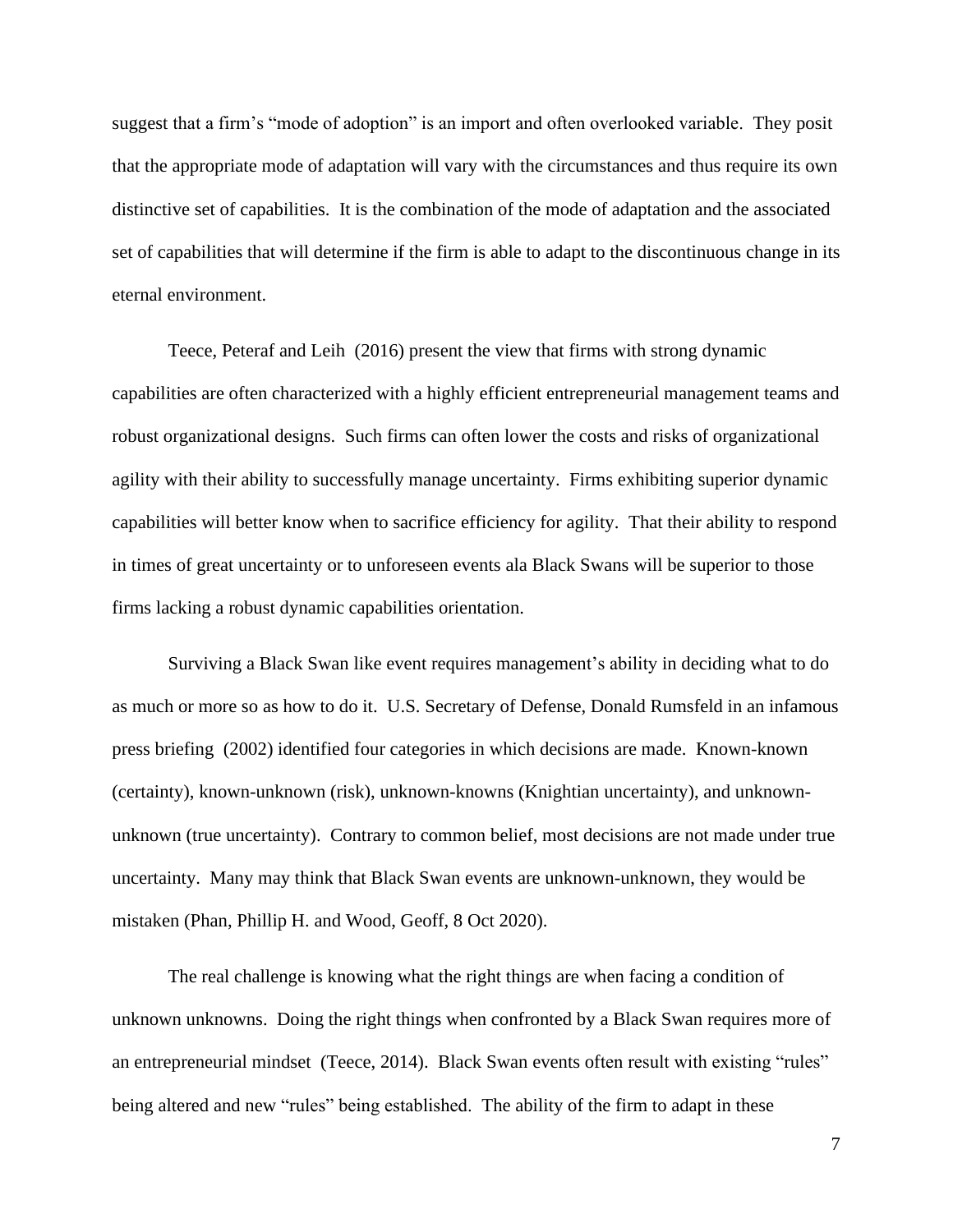circumstances is paramount to their very survival. Meeting these challenges requires the ability to redeploy the firm's entire portfolio of asset and capabilities while balancing the interests of all stakeholders, both in and outside of the firm. The development of these dynamic capabilities provides the firm the ability to integrate, build and reconfigure both their internal and external resources to meet the changes in the business environment (Teece, David & Leih, 2016).

Thereby lies part of the issue. Most all traditional or classical approaches to strategic management and positioning presume relatively predictable environments. While they recognize risk, they tend to ignore the impact of uncertainty. Rather, they tend to address uncertainty in much the same manner as risk (Teece & Leih, 2016). The unfortunate outcome being that in an attempt to preserve their source of advantage, firms can over commit to codifying and institutionalizing their capabilities. As such, they make themselves more inert and vulnerable to environmental changes (Worley, Williams, & Lawler III, 2014). Dynamic capabilities provide the organization an opportunity to respond to and shape these unknown events. Such capabilities allow a firm to detect fundamental changes in their environment at an earlier stage, thus providing more time to react and reconfigure to the external shocks (Haarhaus & Liening, 2020).

#### **Corporate Foresight**

Teece et al. (1997) define dynamic capabilities in terms of the sensing and shaping of new opportunities. Ramirez, Osterman & Gronquist (2013) relate the dynamic capabilities of sensing and shaping to the functions of scanning, learning and interpretation that comprise corporate foresight. In fact, Barreto (2010 p. 271) provides an updated definition of dynamic capabilities: "A dynamic capability is the firm's potential to systematically solve problems, formed by its propensity to sense opportunities and threats, to make timely and market-orientated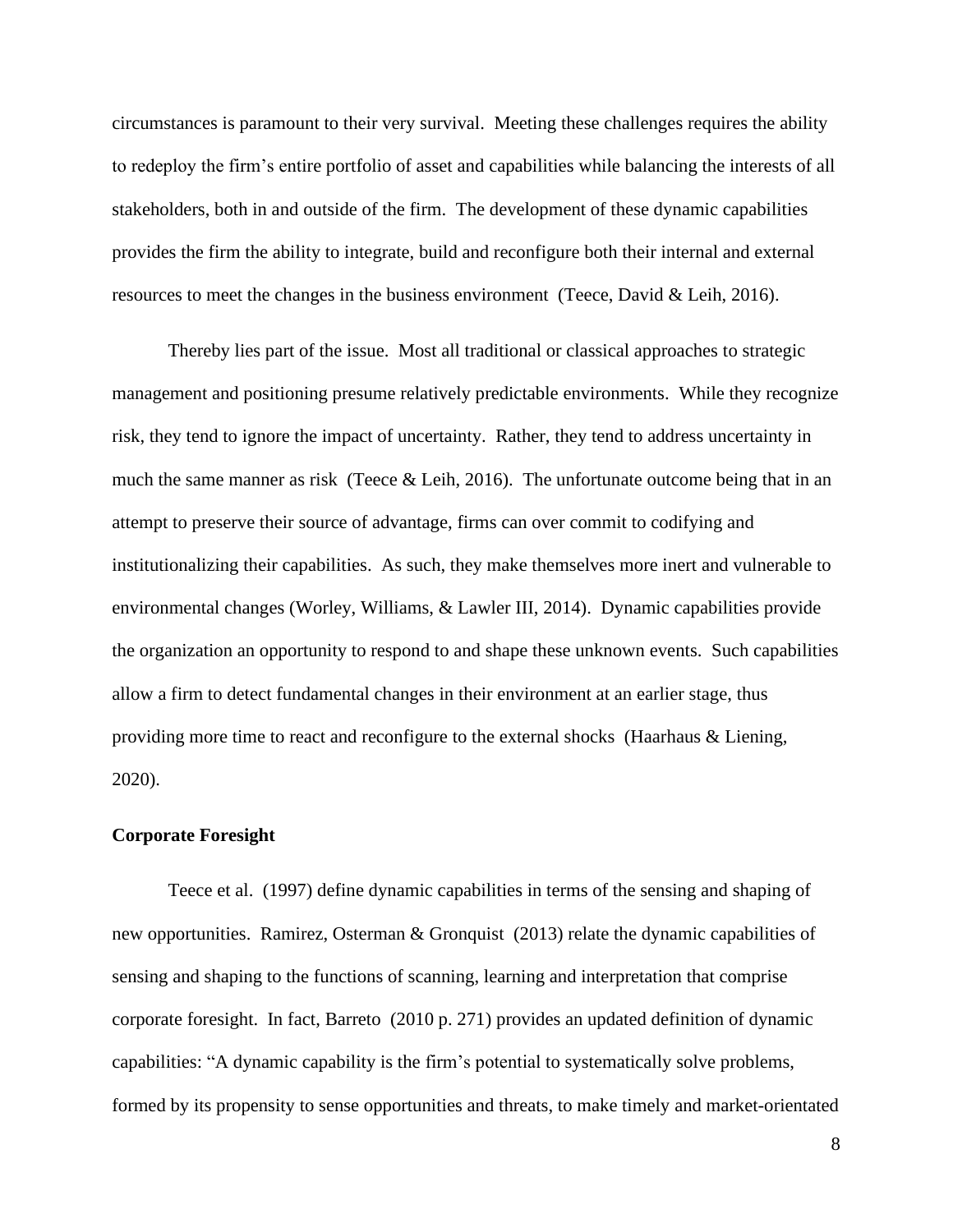decisions, and to change its resource base." (Schwarz, Rohrbeck, & Wach, 2019). Rohrbeck, Battistella & Huizingh (2015) go on to define corporate foresight as:

"Corporate foresight permits an organization to lay the foundation of future competitive advantage. Corporate foresight is identifying, observing, and interpreting factors that induce change, determining possible organization-specific implications, and triggering appropriate organizational responses. Corporate foresight involves multiple stakeholders and creates value through providing access to critical resources ahead of competition, preparing the organization for change, and permitting the organization to steer proactively towards a desired future." (Rohrbeck et al., 2015, p.6).

Dynamic capabilities and corporate foresight focus on activities that aid in predicting the future or to explore possible future states within the business environment. They do so in order to address relevant firm capabilities to adapt to fast changes in the environment that threaten their competitive position (dynamic capabilities) or to pre-empt and shape it (corporate foresight) (Semke & Tiberius, 2020). Semke & Tiberius (2020) go on to posit that dynamic capabilities and foresight both aim at the organization's ability to meet future challenges by renewal. That foresight can be regarded as a specific activity corresponding with the sensing process of dynamic capabilities. However, it is important to recognize that a strategic competitive advantage is not based on dynamic capabilities alone. Rather, it is in using the capabilities earlier than competitors to configure resources that provide superiority in the market (Semke & Tiberius, 2020; Teece et al., 1997; Teece, D. J., 2007).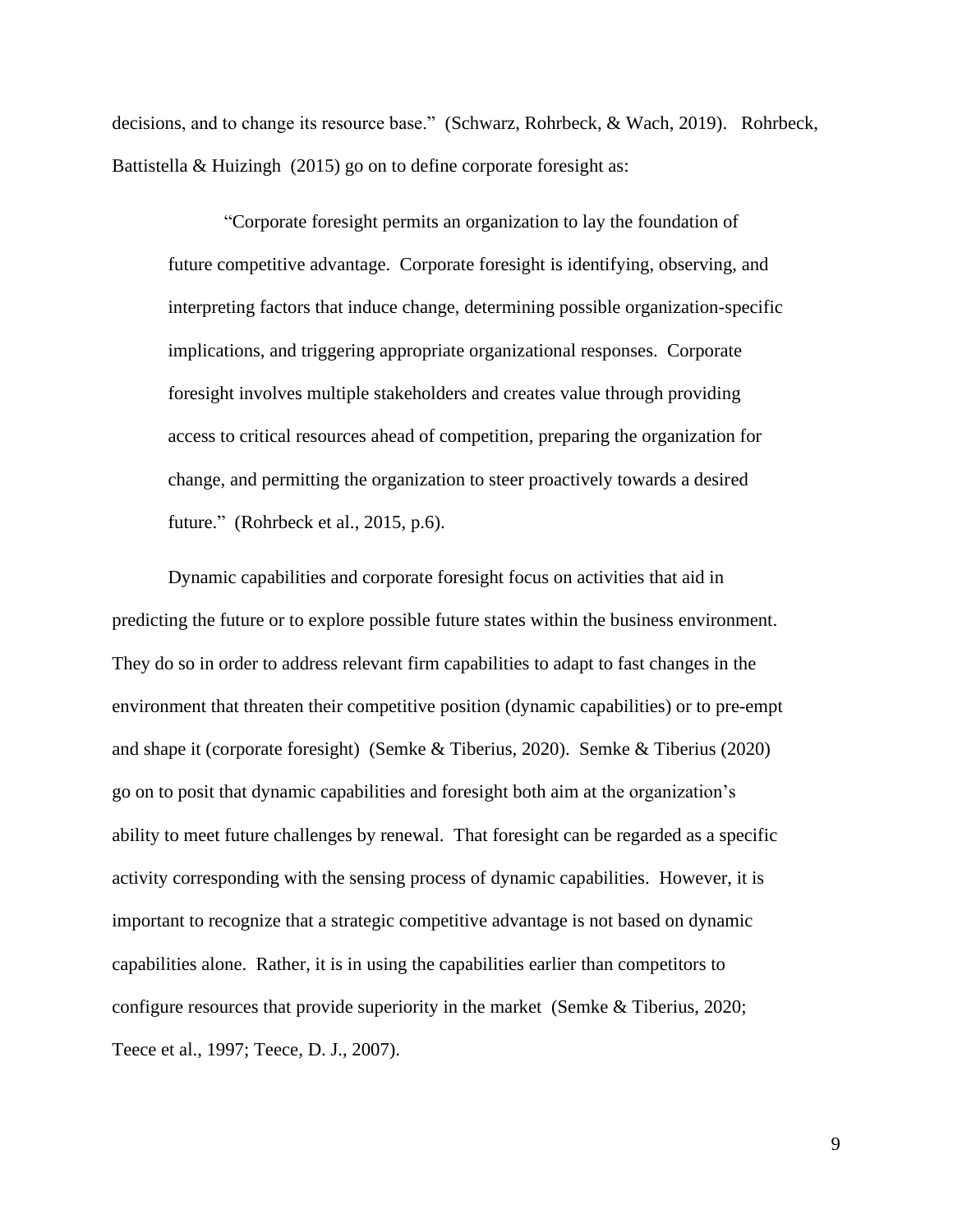Fergnani (2020) contends that corporate foresight is a firm level dynamic capability allowing firm to evaluate and become prepared for possible future events within the business environment. That corporate foresight can be integrated such as to enrich and expand the dynamic capabilities of a firm. Corporate foresight provides the additional, but often underutilized, future-orientated perspective.

Increased instability in most all aspects of commerce is of growing concern. Disruptive and unforeseeable political events, economic downturns, and pandemics (Black Swans) provide managerial challenges along multiple fronts. This coalescence of volatility, uncertainty, complexity, and ambiguity (VUCA) has become the norm in which most firms, large and small, find themselves in (Bennett & Lemoine, 2014a; Bennett & Lemoine, 2014b; Fergnani, 2020). The rapidly evolving VUCA environment weighs heavily on management confidence in their ability to plan (Bennett & Lemoine, 2014). This leads to great challenges in many aspects of the enterprise, including restructuring, designing innovative approaches, formulating partnerships, and managing human resources (Fergnani, 2020; Millar, Groth, & Mahon, 2018). The result being the increasing potential reality for a systematic collapse, or doomsday (Black Swan) event.

Many contend that corporate foresight is a strategic intelligence capability that needs to be embedded in the organization as opposed to being an episodic or externally driven phenomenon (Ahlqvist & Kohl, 2016; Sarpong, Maclean, & Alexander, 2013). Sarpong, et al (2011; 2016) posit that corporate foresight is social and ongoing, something that should be practiced every day. That it is a series of micro activities focused on negotiating the organization on a path towards the future (Sarpong et al., 2013). In order to be successful it needs to involve constant interaction by all members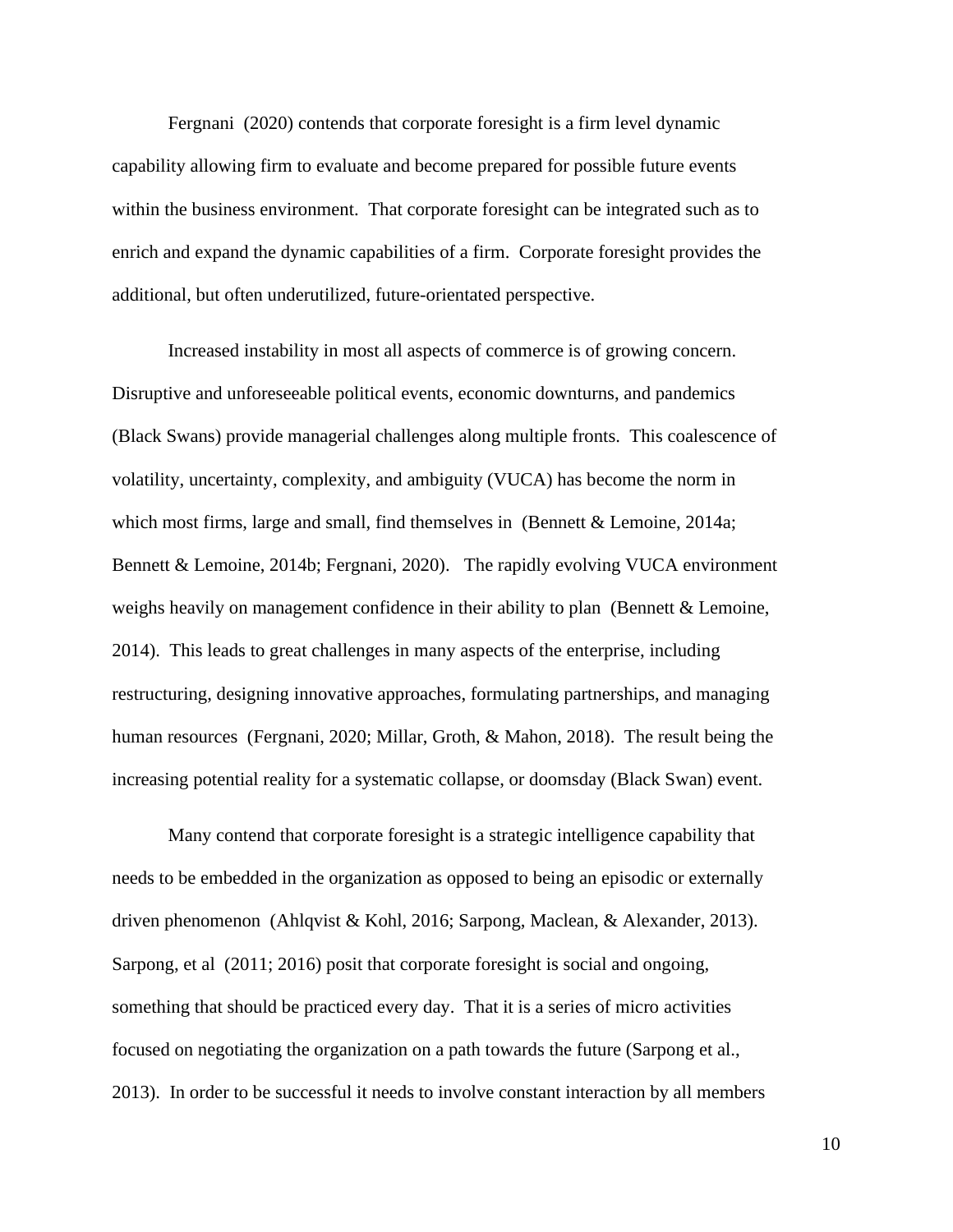of the organization, not just upper management, that employees are encouraged to share and exchange views regarding emerging changes in the environment and their impact for strategic change (Fergnani, 2020; Sarpong & Maclean, 2016).

Examination of enhancements of the resource-based view (RBV) with the integration of the dynamic capability framework (Teece et al., 1997) demonstrates that corporate foresight is well conceptualized as a dynamic capability. The framework's foundation suggests that rapidly changing business environments prevent a firm from maintaining a competitive advantage solely with resources alone. Rather, the firm must have the capabilities to rapidly adapt, reconfigure and recreate resources and competences [capabilities] in a dynamic manner (Fergnani, 2020; Teece et al., 1997; Wang & Ahmed, 2007).

Research shows that firms train their personnel, design equipment and systems, and formulate responses aimed at addressing foreseeable risk. Yet they often judge it as impractical or uneconomical to prepare for events beyond a certain magnitude. Some events are so enormous that they make even the best cost-benefit plans obsolete and or happen so fast as to overwhelm any planned responses. Kaplan, et al (2020) classified such events as *tsunami risks*, after the Fukushima nuclear power plant catastrophe in Japan. Others might well classify this and other such events as Black Swans.

The Fukushima power plant, like many other Japanese power plants had been designed to withstand rare, or improbable events, including earthquakes and ocean waves up to 5.7 meters in height. Unfortunately, the March 2011 earthquake produced an unprecedented 14-meter-high tsunami that breached the plants seawall. The COVID-19 pandemic shares similar characteristics in that global outbreaks of viruses were not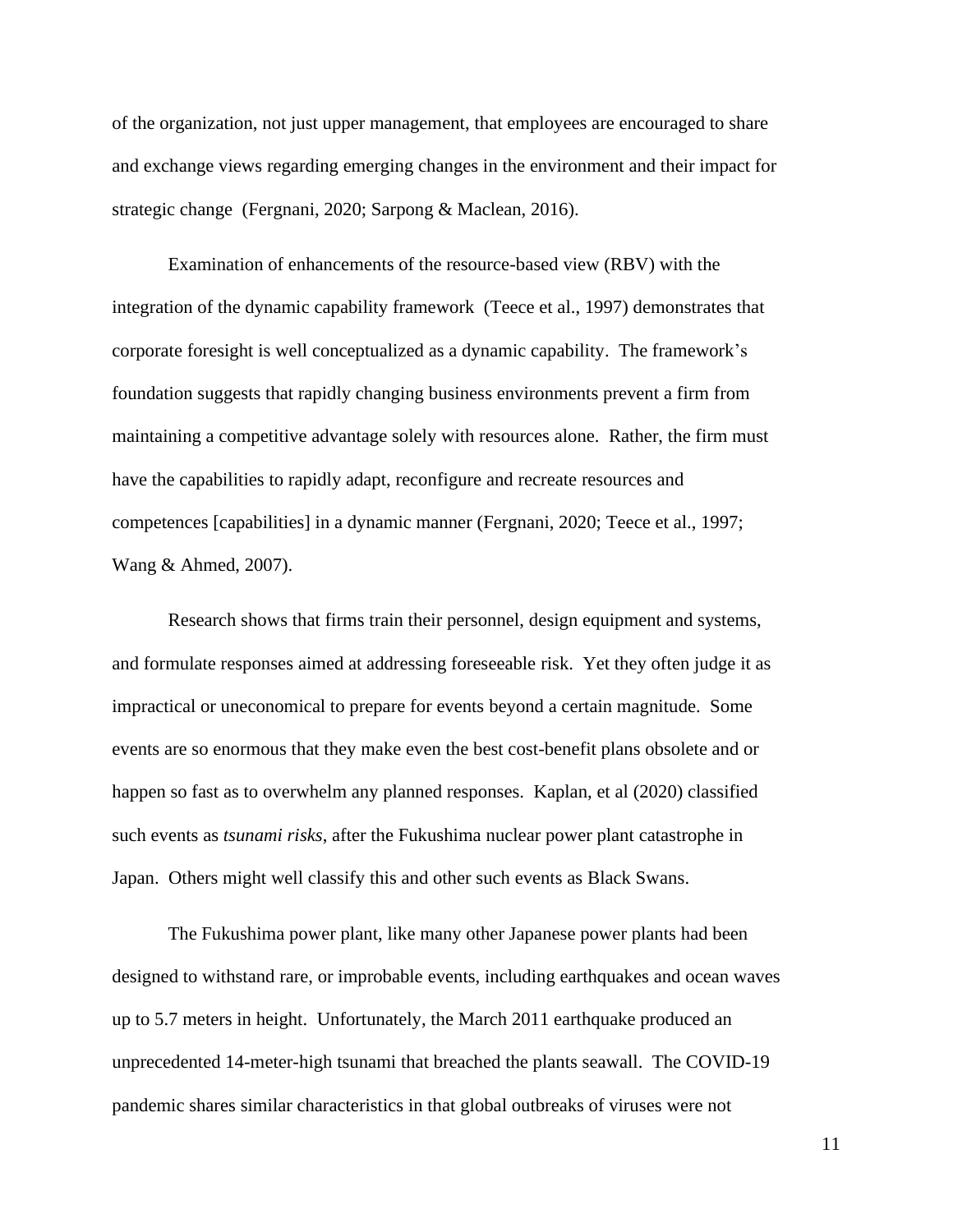unfamiliar. Recent events include the SARS epidemic in 2003, H5N1 "avian" flu in 2004 to 2006, and H1N1 in 2009. There was a body of experience from these events, but COVID-19 is novel because infected people could be both asymptomatic and contagious for extended periods of time. The result being the spread of the virus farther and faster than most national health care systems had planned for (Kaplan, R.S., Leonard, H.R., & Mikes, A., 2020) While these and similar events may be viewed as Black Swans, it is apparent that they do not rise to the level of 'true unknows' (unknow-unknowns).

Taleb (2007) presents three scenarios for determining events as Black Swans. First, and foremost, the event comes as a surprise to observers. He does not posit that such events could not have been anticipated. In fact, in hindsight, they could have been foreseen. Rather, such events come only as a surprise from the perspective of the decision maker because of their being unschooled, inexperienced, insensitive, or simply unconcerned; Rumsfeld's known-unknown and unknown-knowns. Second, to be a Black Swan an event must have a major impact on a large swath, if not all of society, they are impactful. Third, that after the first recorded instance of the event it is rationalized in hindsight as having been foreseeable. This is significant because in hindsight, the data and sources of data pointing to the Black Swan event are evident (Phan, Phillip H. and Wood, Geoff, 8 Oct 2020).

Corporate Foresight is a dynamic capability allowing a firm to facilitate how they realize the necessary adaptation by implementing future preparedness. As such, corporate foresight is situated as part of the dynamic capabilities' framework. It emphasizes the need for everchanging [dynamic] capabilities within the firm to attain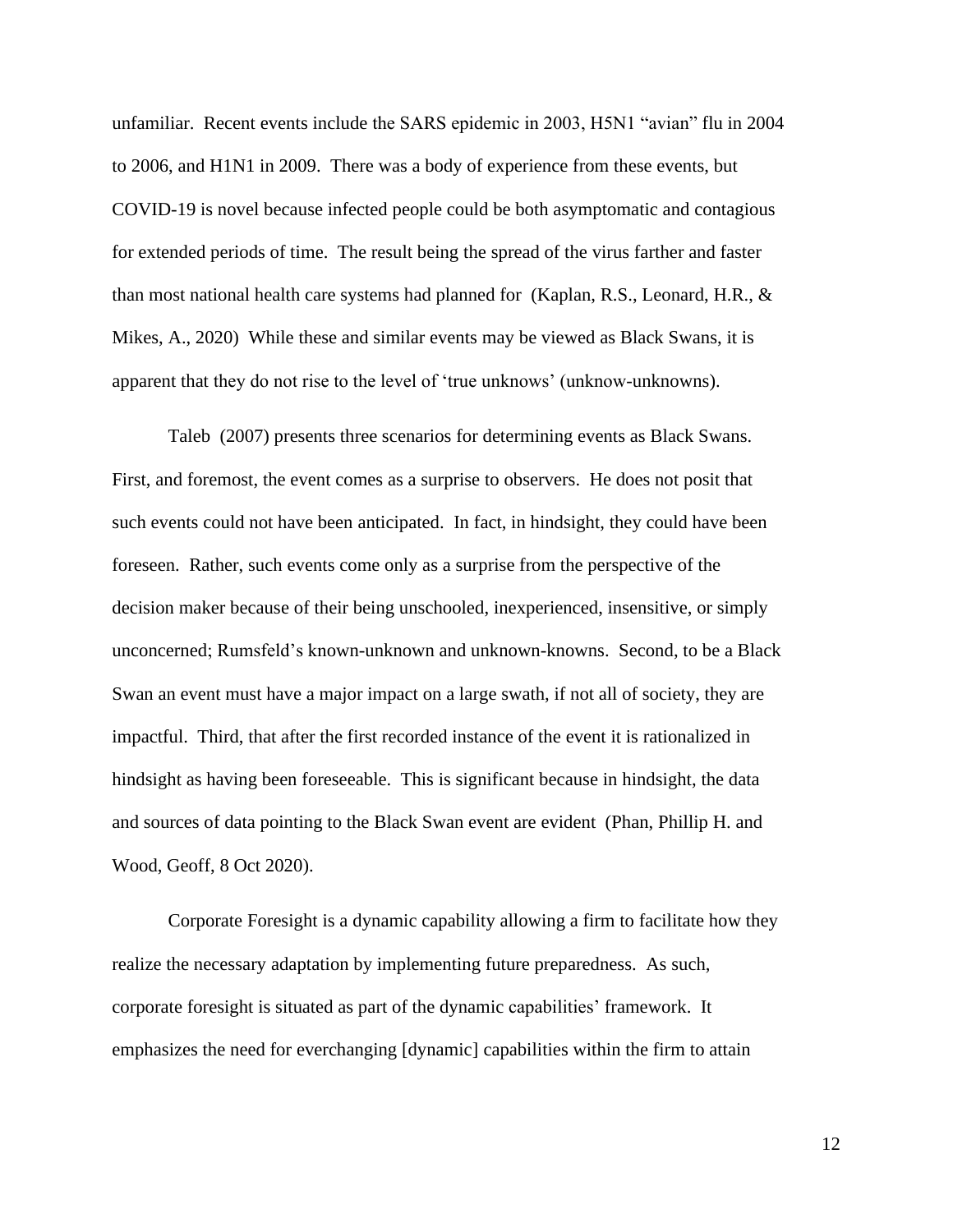and, more importantly, maintain competitive advantage and survival (Fergnani, 2020; Wang & Ahmed, 2007).

Arguably, while the construct of corporate foresight may appear as novel, it does seem to overlap with many of the elements incorporated in dynamic capabilities. Such elements as adaptive capability, the ability to identify and exploit new market opportunities (Wang & Ahmed, 2007); absorptive capacity, recognizing, assimilating, and utilizing external information (Lane, Koka, & Pathak, 2006; Wang & Ahmed, 2007); innovative capability, developing new products and processes (Wang & Ahmed, 2007); and relational capability (Helfat et al., 2007), reconfiguring the resource base by including resources of collaborators and acquisitions. The primary difference is that corporate foresight focuses on the future (Fergnani, 2020).

#### **IMPLICATIONS**

The question now becomes, what does this mean for businesses, particularly SMEs? Since the middle of March 2020, we have witnessed an unimaginable number of business closures and failures. The initial estimates from the Current Population Survey (CPS) of the impact of COVID-19 on U.S. business ownership for the period April – June 2020 indicated a dramatic reduction in business activity, particularly among SMEs. They report a reduction of 3.3 million active businesses (Fairlie, 2020). The industries affected are varied, with retail, arts and entertainment, personal services, food services, and hospitality experiencing the greatest impacts. Industries such as finance, professional services, and real estate have fared better, partly because of their ability to conduct business remotely or virtually (Bartik, A., Bertrand, M., Cullen, Z.B., Glaeser, E.L.,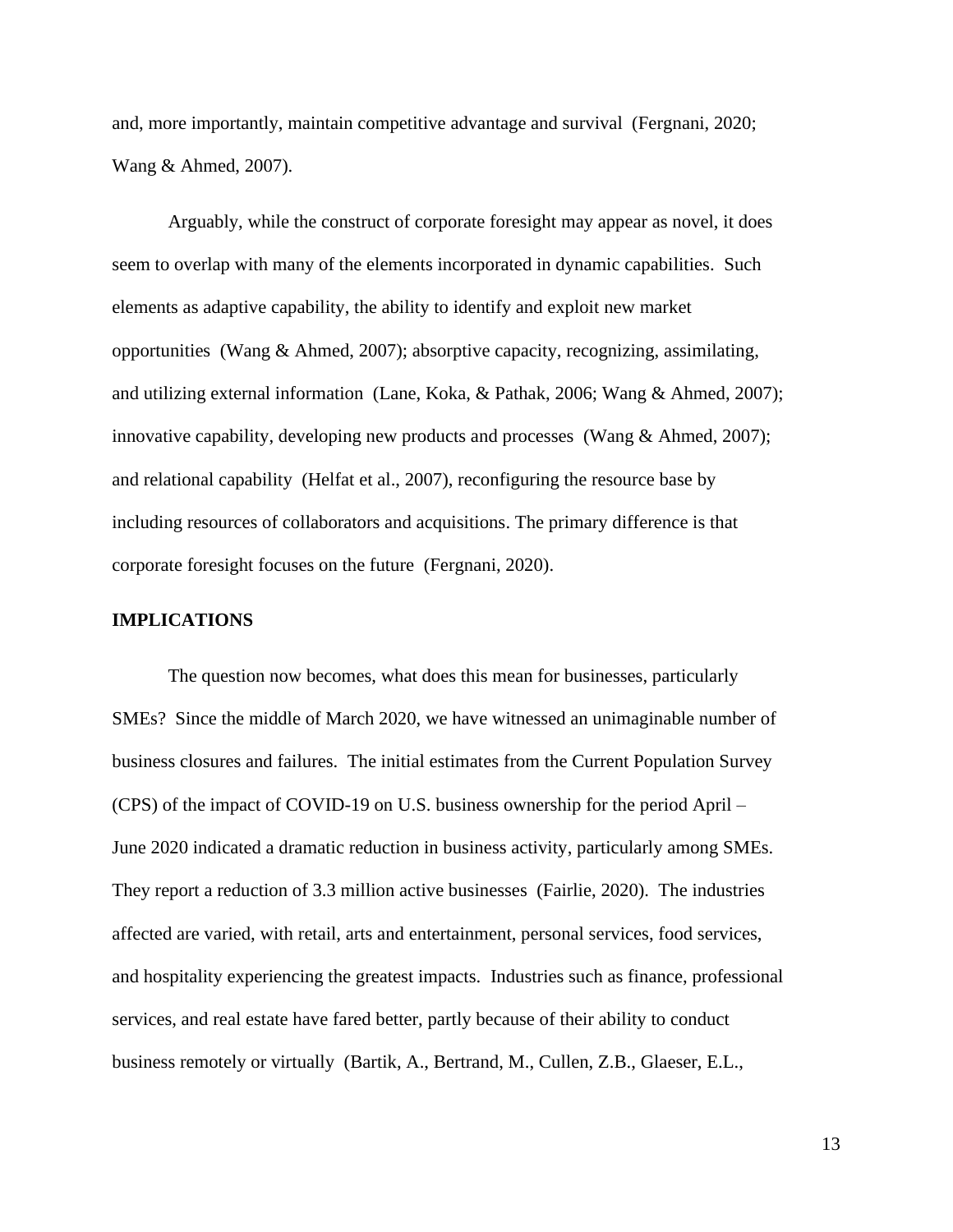Luca, M., & Stanton, C., 2020). The factors contributing to the reduction are varied and numerous.

In fact, a great many of these closures have no direct causation link to the current COVID-19 pandemic. The largest segment experiencing closures during the pandemic are the same segments that have historically had high failure rates. According to industry reports, from such organizations as the National Restaurant Association, 60% of restaurants fail in their first year and 80% do not make it past five years. Other segments, such as small retail, entertainment, personal services, etc., experience similar findings. The U.S. Small Business Administration reports that there are approximately 30 million small businesses in the U.S. of which only 5.9 million have employees. They further report that between 7% and 9% of those firms go out of busines every year, or that as many as 531,000 businesses fail annually (Headd, 2018).

While the COVID19 pandemic has had a significant impact and even functioned as an accelerant upon business closures, it is not the sole reason for the failures. Arguably, the principal reason businesses, particularly SMEs, fail is due to a lack of capital. This is how the pandemic has affected business failures. The pandemic has resulted in a rapid unexpected, and therefore unplanned for, shrinkage in business activities. First there was the nationwide lockdown in mid-April 2020 followed by many local targeted lockdowns. The result being that the life blood for most businesses, their cash flow, was severely constrained, if not completely shut off, and like any entity deprived of its life blood, it dies. It is estimated that by July 2020, nearly 420,000 small businesses have failed as a result of becoming insolvent, a number typically seen for an entire year (Bauer, Broady, Edelberg, & O'Donnell, 2020; Hamilton, 2020).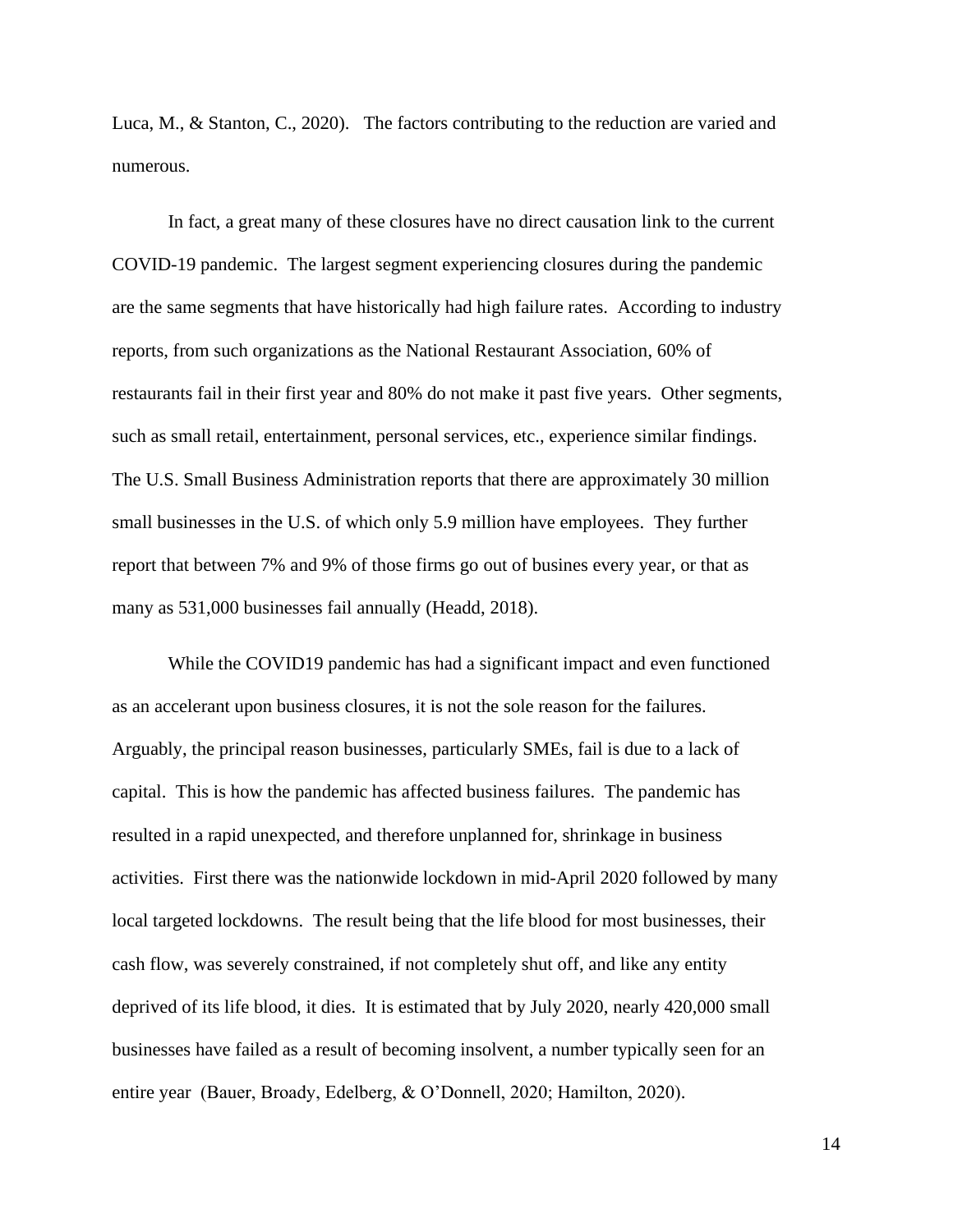Another contributing factor is the impact the epidemic has had on the supply chain for so many businesses. These challenges and even disruptions in the supply chain have a ripple effect throughout the chain culminating with the final consumer, be it another business or individual consumer. Supply chain disruption can lead to lost sales and opportunity costs. However, it is interesting to note that many businesses placed supply chain disruption as being less of a factor than reductions in overall demand and employee health concerns (Bartik, A., Bertrand, M., Cullen, Z.B., Glaeser, E.L., Luca, M., & Stanton, C., 2020).

The question becomes how can businesses plan or and address events such as COVID-19 or other Black Swans? A large body of literature suggests that firms need to adjust their strategies. However, the author suggests that simply adjusting one strategy is neither simple nor appropriate. A firm's strategy is a fundamental view or approach of how a firm positions itself in its respective market. That the adjustment of a strategy takes time to implement and that in the case of Black Swan types of events time is a resource sorely lacking.

Black Swan events frequently create imperatives for firms to reconfigure and transform their operations. Manufacturing firms often find that such events cause disruption to their supply channels. Impacted firms need to become less dependent upon a single supply channel or vendor. Rather, they need to look to omni-channels to ensure the continual flow of required inputs to their processes. To successfully accomplish this may require a firm to dynamically reconfigure and adapt their capabilities. Arguably, a firm that is vigilant in seeking ways to expand / enlarge its supply channels is exhibiting ambidextrous behavior, exploiting existing channels while simultaneously seeking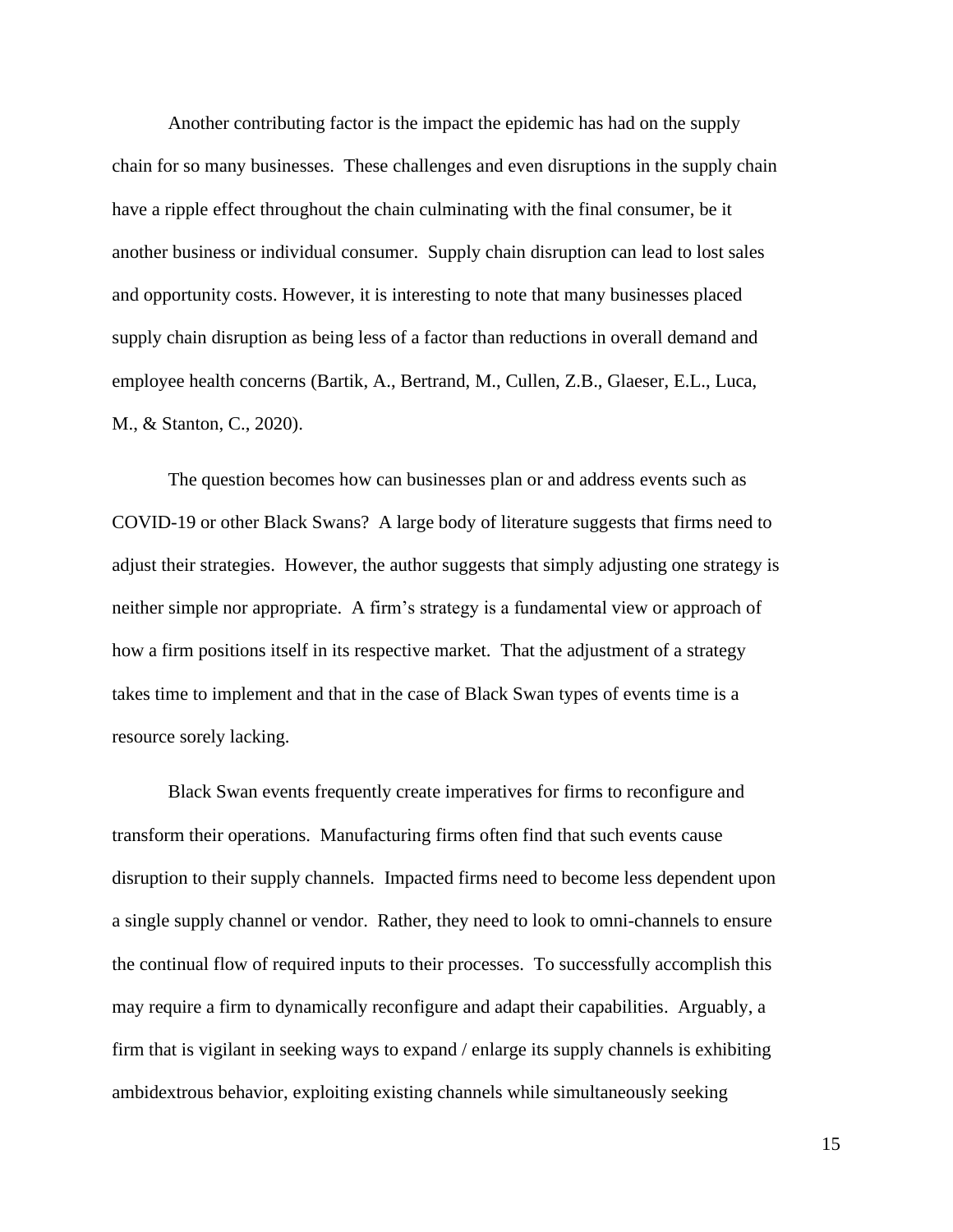(exploring) new sources. While instrumental to the firm's survival, these changes do not necessitate an altering of the firm's strategic orientation.

Challenges for consumer facing companies are often more multi-faceted. On one hand, they may be experiencing difficulties sourcing many of the products or services (inputs) necessary to support their company. While on the other hand, gaining access to or providing for access from their customers may also be problematic. The current Black Swan event, COVID-19, has dramatically and possibly irrevocably induced changes in shopping behavior forever altering consumer businesses. Companies that have traditionally relied upon actual 'face-to-face' contact with their customers have had to find a way to dynamically develop or expand their capabilities in the ecommerce arena.

However, the challenges do deeper than merely adapting or adjusting to ecommerce. Per a McKinsey (Sneader, K., & Singhal, S., 2021) survey, there is a strong lack of brand loyalty among online buyers. Mckinsey found that only 60 percent of consumer goods companies feel they are evenly moderately prepared to capitalize on ecommerce opportunities. Direct-to-consumer selling requires the adoption or development of new skills and capabilities not a revamping of strategic orientation. The firm is still trying to sell the same products or services to the same targeted market; thus, the strategy is the same. Rather, it is how to reach and deliver the goods (capabilities) to the market.

The key to surviving a Black Swan event, or even just surviving in today's hypercompetitive environment, is the firm's ability to adjust and reconfigure their capabilities. That a firm's capabilities must remain malleable with the ability to be dynamically reconfigured to address changes, both anticipate and unanticipated, in the firm's operating environment.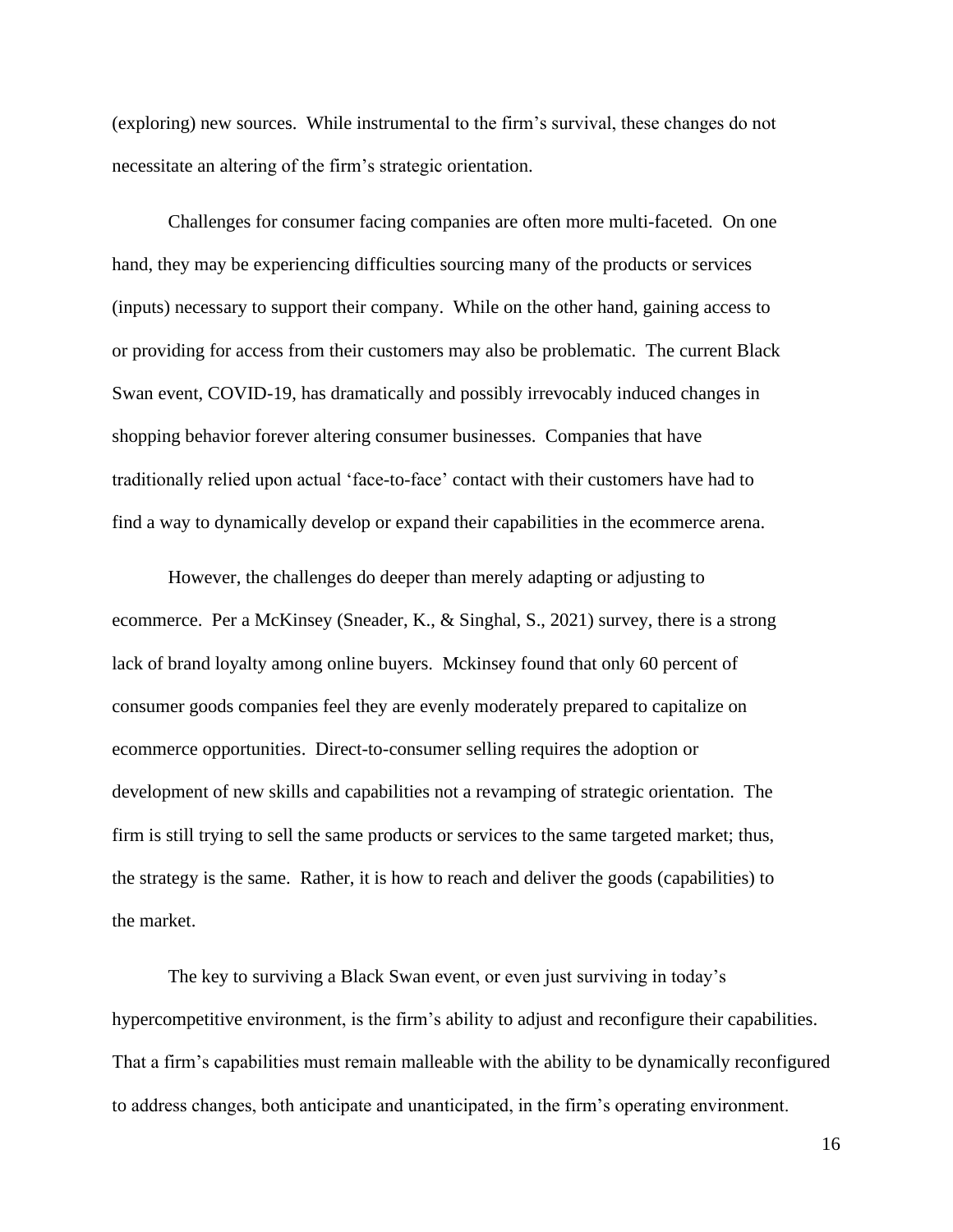Strong dynamic capabilities are a requisite for fostering the agility necessary to address and adapt to uncertainty (Teece et al., 2016).

Another facet that should be incorporated is some aspects of corporate foresight. These anticipatory practices can contribute to a firm's ability to adopt to new courses of action. While no firm can predict or foresee the future with any real certainty, the practice of corporate foresight has been shown to have a significant positive effect on the firm's ability to see external changes sooner and thereby act on them sooner (Schoemaker, 2019; Schwarz et al., 2019).

The last aspect needing consideration is that of ambidexterity. The ambidextrous firm is one that successfully navigates between the conflicting demands of exploiting current capabilities while exploring new and often untested capabilities. Such an approach allows a firm a higher potential for successful adaptation over time.

All these approaches should be integral components of a firm's strategic orientation. In fact, they are foundational in the development, and more importantly, the operationalization of a firm's strategy. They, along with the actual capabilities, serve as how the firm conducts and competes in its market. The capabilities of the firm are the market-facing side of the firm. It is the how of their existence. When faced by a Black Swan or other altering event, the ability of the firm to adjust, adapt, and realign its capabilities to meet those events will determine the success or failure of the firm.

By way of an example, restaurants surviving the COVID-19 are not those that altered the strategy from fine dining to casual, their strategic orientation. Rather, it is those restaurants that could adapt their capabilities from dining in to out-side dining, take-out, and delivery dining.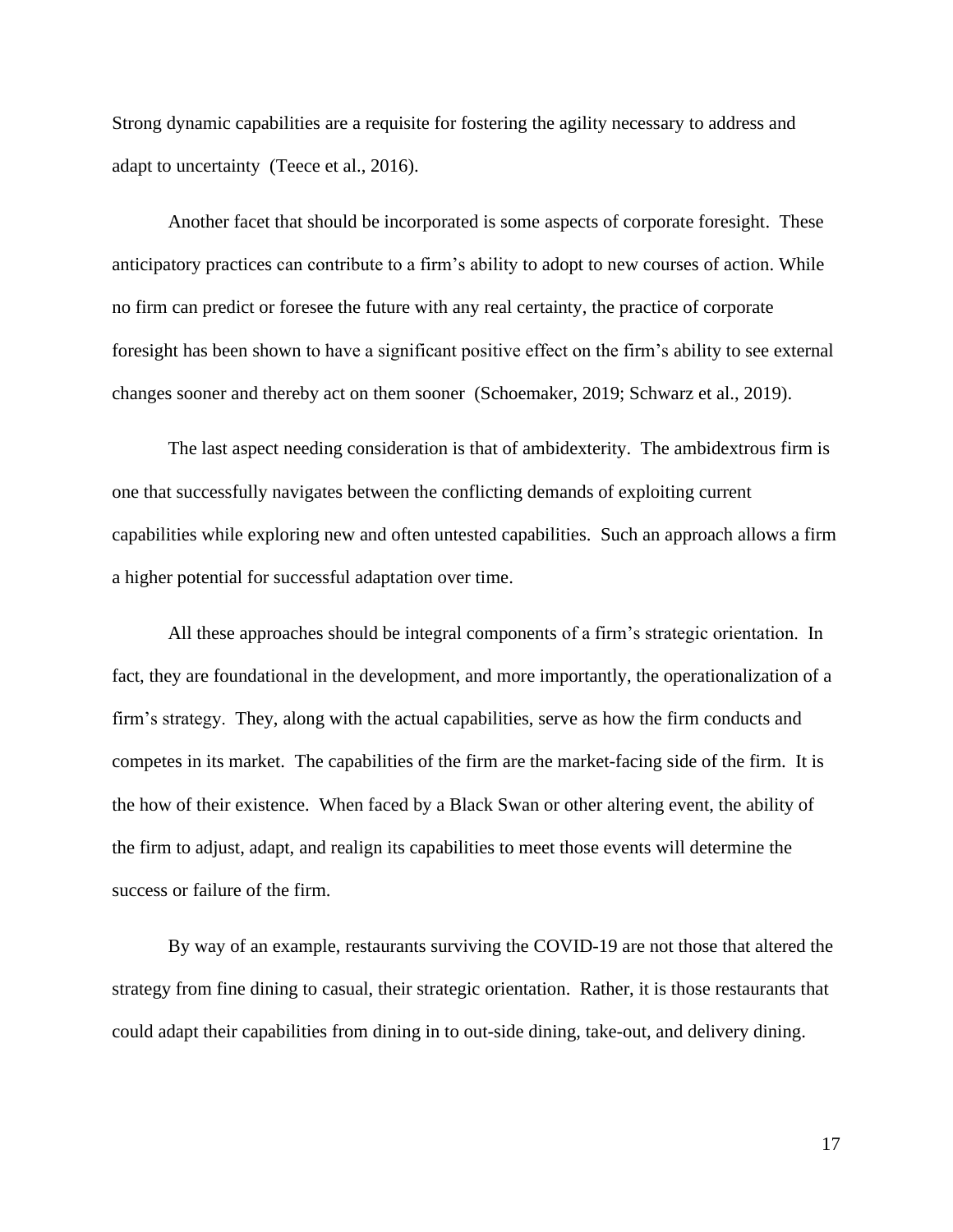Such establishments did not alter their strategic orientation, what they did was to adjust, adapt and alter their existing capabilities to meet the changes in their environment.

When examining the wide breadth of occurrences from the COVID-19 pandemic, we see many business failures. However, we are also seeing many success stories. Firms that can maintain their basic strategic orientation, but to meet and deliver on that orientation, often in new and novel ways. They have mutated or morphed their capabilities as needed to meet the challenge. To paraphrase James Carville's 1992 oft quoted televised quip….'it's the capabilities, stupid.'

#### **CONCLUSION**

There are many ways companies can adapt or adjust their capabilities. What a firm does and how they do it will be specific to the individual firm. How a firm responds is very much a function of how dynamic a firm is. Their ability to dynamically alter their capabilities to explore new approaches while simultaneously exploiting existing capabilities that are foundational to their existing mode of conducting business. Areas to consider exploring include going digital, adopting omni-channels, providing service in a different manner, i.e., outdoors, via delivery, in homes, and pivoting to new products and services to name just a few.

Another possible approach is to simplify or reduce the firm's offerings. A critical examination of the firm's offerings considering the new conditions, changing customer behaviors, increasing costs may expose areas of waste and inefficiencies. Excessive variety can easily Drive waste, mistakes, and training costs. The result being reduced employee productivity. High variety means higher process and decision fatigue for the consumer. Often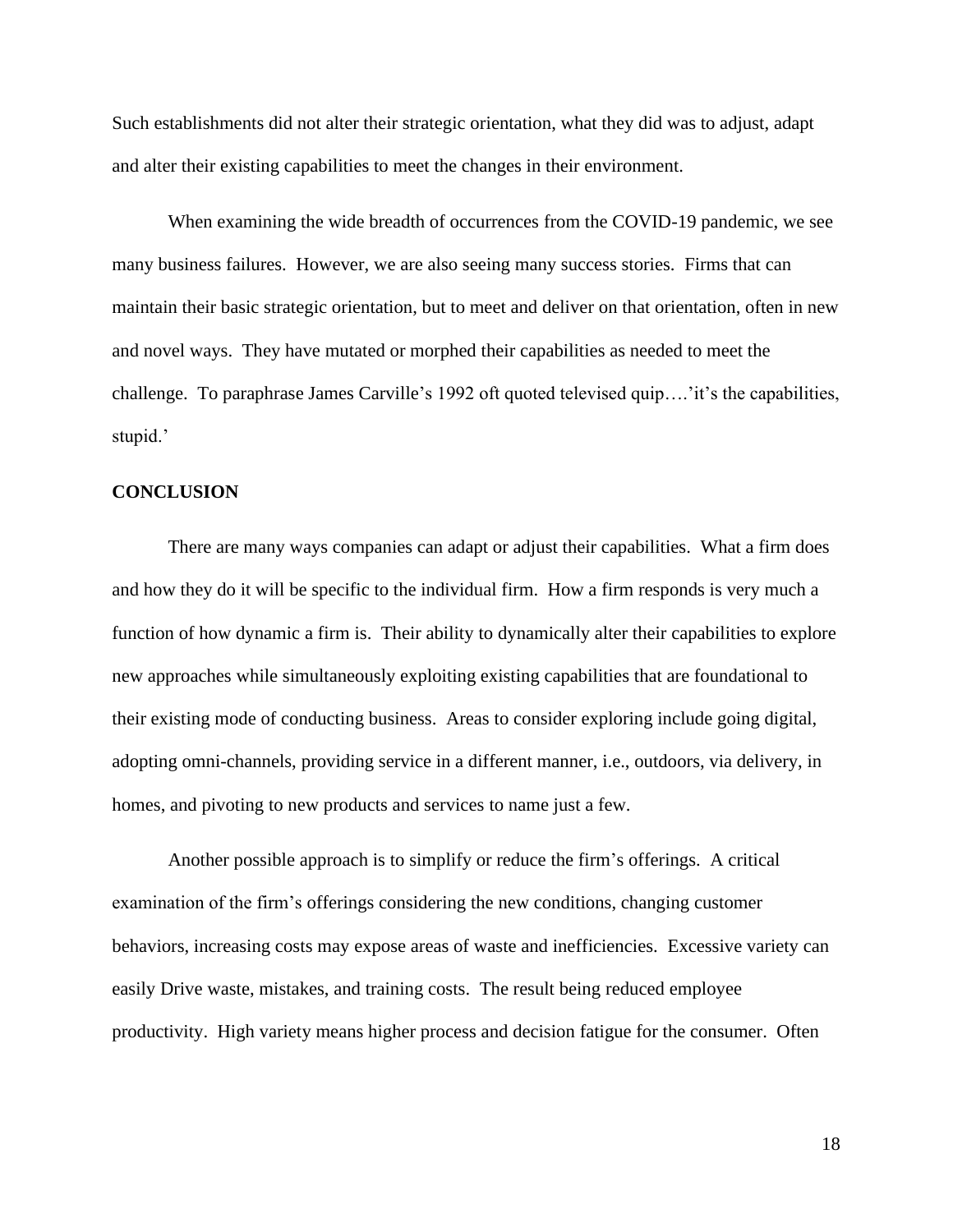customers are more willing to buy if presented with fewer options (Iyengar, S. S., & Lepper, M. R., 2000; Kalloch, S. & Ton, Z., 2021).

To summarize, a firm's ability to react and respond to changes in their environment, be it the result of a Black Swan or any other event, is less about its strategic orientation and more about the capabilities of the firm. The firm's ability to dynamically reconfigure and adapt those capabilities to the changes in their environment is critical to the firm's survival. This ability is not the exclusive domain of large organizations. It needs to be practiced by firms of all size. Arguably, it may be even more important for small firms, since they often do not have the financial wherefore all to weather radical changes in their environment.

The ability to maintain a dynamic capabilities orientation requires the firm to also practice in some form a degree of corporate foresight. In fact, the basic functions of the classic SWOT (strengths, weaknesses, opportunities, and threats) analysis indirectly contribute by having the firm constantly examine its external environment [opportunities, and threats] in an attempt to ascertain potential changes in their environment.

The ambidexterity skill set can also be achieved by the SWOT functions of examining the firm's strengths and weaknesses. The identification of the firm's strengths provides insight into capabilities of the firm that can be exploited. Capabilities that need to be maximized for the betterment of the firm. The weaknesses identification provides insights into where the firm needs to explore, either how to improve upon existing capabilities or to seek new ones.

The author posits that when corporate foresight and ambidexterity are taken together to foster an environment for dynamic capabilities, the firm will increase is chances for survival during periods of significant environmental change, disruption, and uncertainty. That such an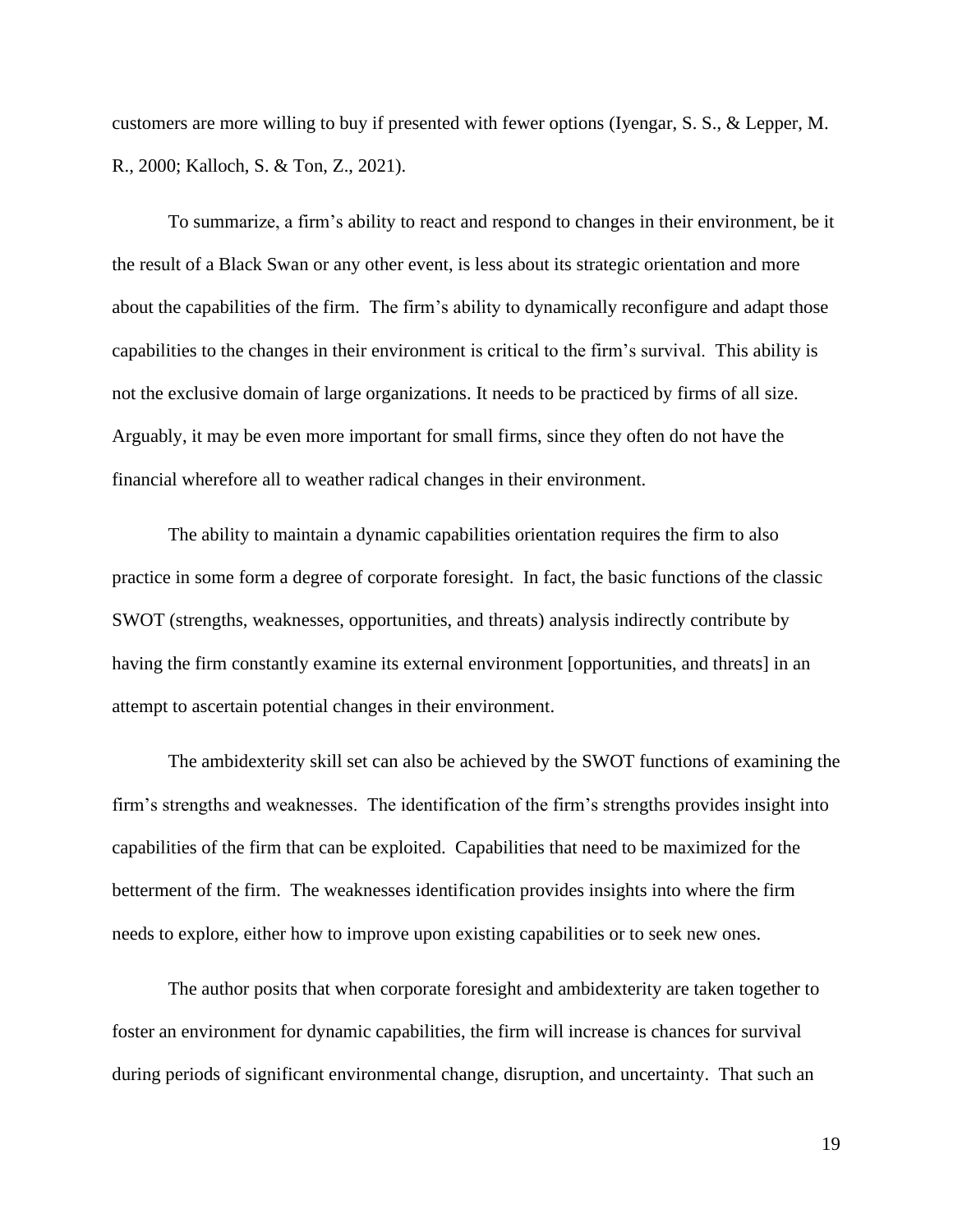orientation is more sensitive and responsive to change than the firm's overall strategic orientation. That while a firm's strategic orientation is important for establishing long-term direction, it is not malleable enough to respond and guide a firm through periods of unexpected and rapid disruption, i.e., Black Swan events.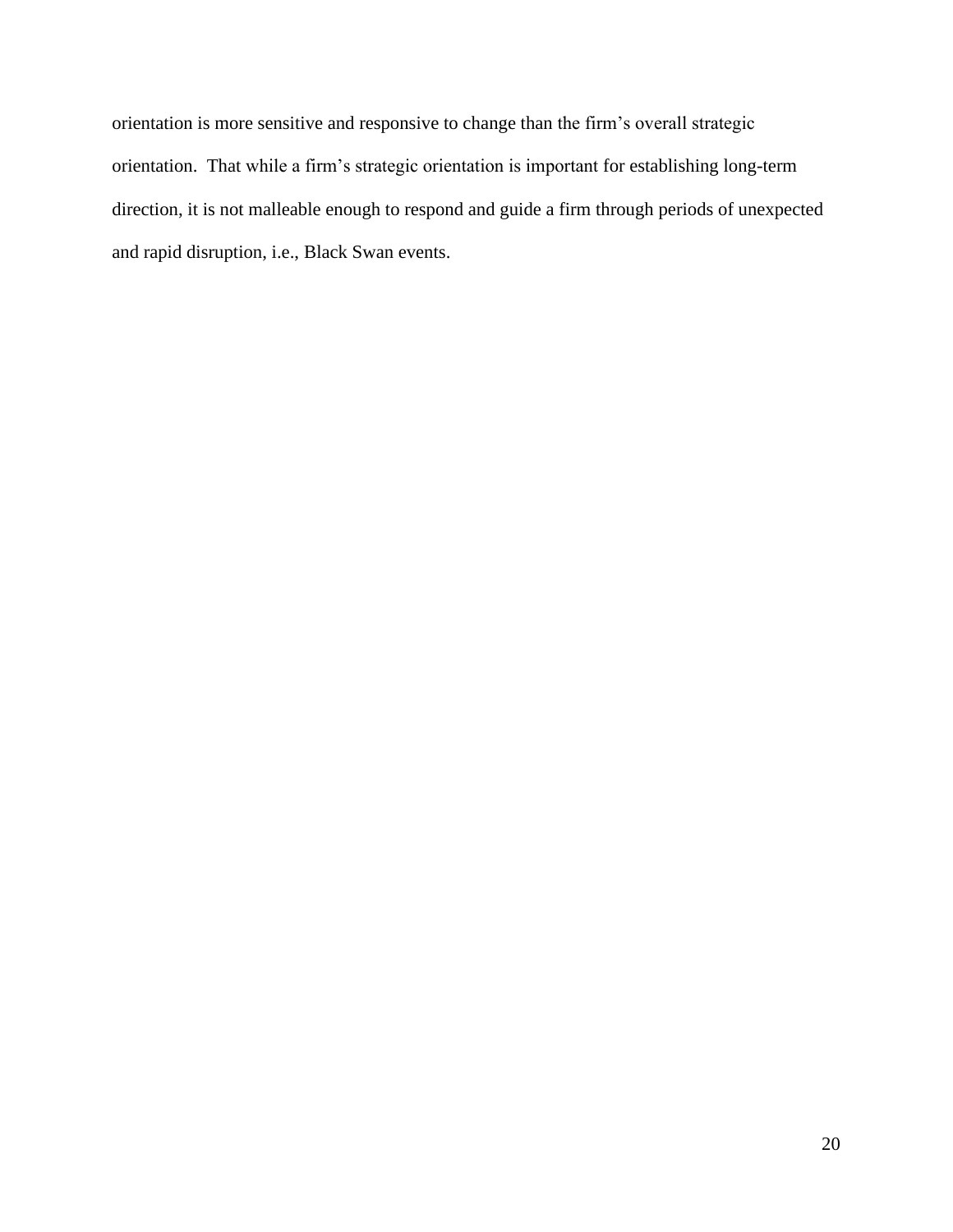#### **References**

Abidi, S., & Joshi, M. (2017). The Golden Egg of a Black Swan. *Available at SSRN 2982941,* 

- Ahlqvist, T., & Kohl, J. (2016). Constructing and mobilizing futures knowledge in an organization: foresight as a catalyst of dynamic strategic practice. *Technology Analysis & Strategic Management, 28*(10), 1138-1151.
- Ansoff, H. I. (1965). *Corporate strategy: An analytic approach to business policy for growth and expansion*. New York: McGraw-Hill Companies.
- Barney, J. (1991). Firm resources and sustained competitive advantage. *Journal of Management, 17*(1), 99-120.
- Barreto, I. (2010). Dynamic capabilities: A review of past research and an agenda for the future. *Journal of Management, 36*(1), 256-280.
- Bartik, A.W., Bertrand, M., Cullen, Z., Glaeser, E.L., Luca, M., & Stanton, C. (2020). *The impact of COVID-19 on small business outcomes and expectations. Proceedings of the National Academy of Sciences*, *117*(30), 17656-17666.
- Bauer, L., Broady, K., Edelberg, W., & O'Donnell, J. (2020). Ten facts about COVID-19 and the US economy. *Brookings: Washington, DC*.
- Bennett, N., & Lemoine, G. J. (2014a). What a difference a word makes: Understanding threats to performance in a VUCA world. *Business Horizons, 57*(3), 311-317.
- Bennett, N., & Lemoine, G. J. (2014b). What VUCA really means for you. *Harvard Business Review, 92*(1/2).
- Birkinshaw, J., & Zimmermann, A. (2015). How to adapt to discontinuous change? bridging dynamic capabilities and ambidexterity perspectives. In *Academy of Management Proceedings* (Vol. 2015, No. 1, p. 10704). Briarcliff Manor, NY 10510: Academy of Management.
- Birkinshaw, J., Zimmermann, A., & Raisch, S. (2016). How do firms adapt to discontinuous change? Bridging the dynamic capabilities and ambidexterity perspectives. *California Management Review, 58*(4), 36-58.
- Brooks, H. (1986). The typology of surprises in technology, institutions, and development. *Sustainable Development of the Biosphere, 340.*
- Camelo-Ordaz, C., Martín-Alcázar, F., & Valle-Cabrera, R. (2003). Intangible resources and strategic orientation of companies: An analysis in the Spanish context. *Journal of Business Research, 56*(2), 95-103.
- Chandler, A. D. (1962). *Strategy and structure: Chapters in the history of the American Industrial Enterprise.* Beard Books Inc.
- Danneels, E. (2012). Second‐order competences and Schumpeterian rents. *Strategic Entrepreneurship Journal, 6*(1), 42-58.
- Deeg, J. (2009). Organizational discontinuity: Integrating evolutionary and revolutionary change theories. *Management Revue,*190-208.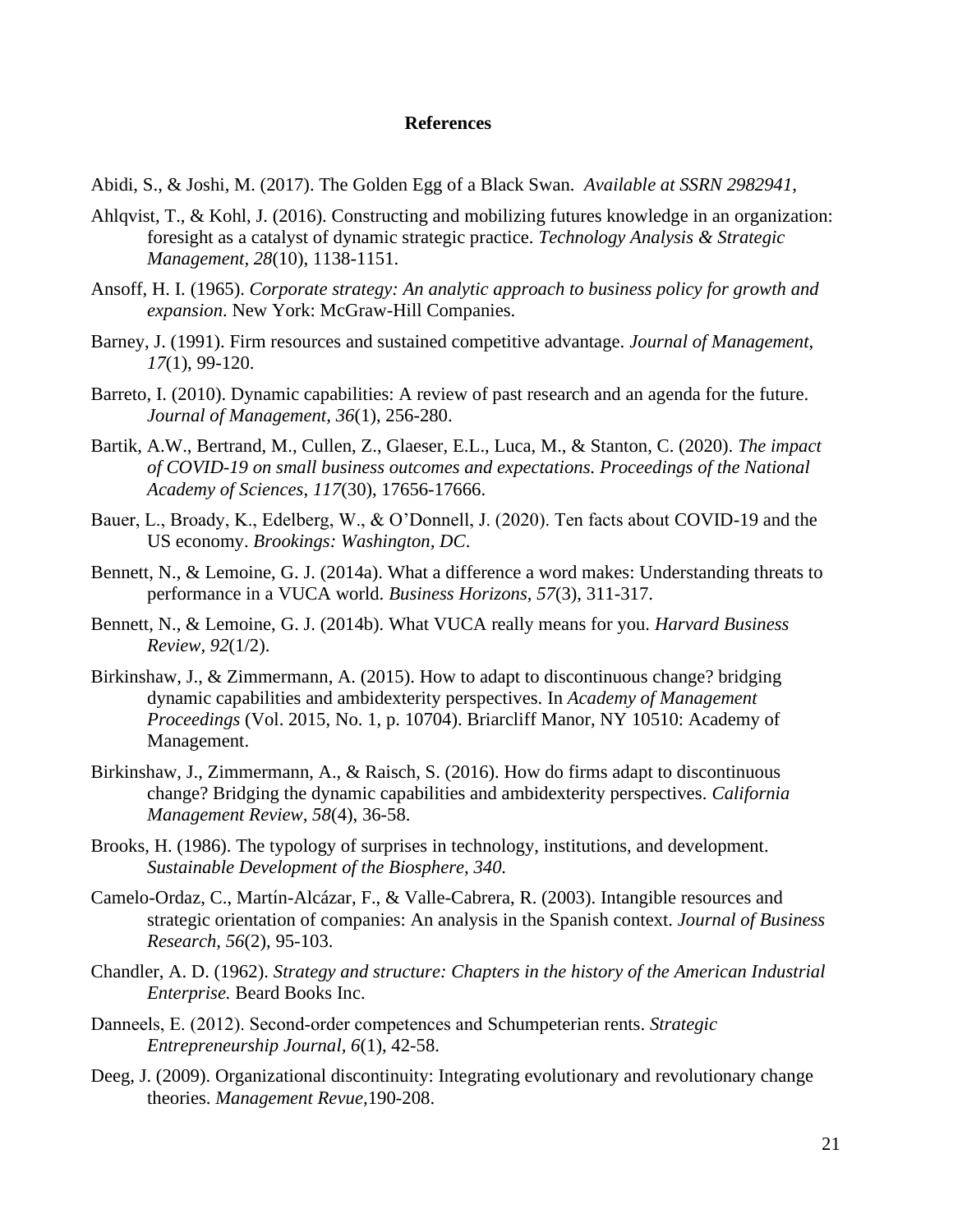- Dierickx, I., & Cool, K. (1989). Asset stock accumulation and sustainability of competitive advantage. *Management Science, 35(12)*, 1504-1511.
- Eisenhardt, K. M., & Martin, J. A. (2000). Dynamic capabilities: what are they? *Strategic Management Journal, 21*(10-11), 1105-1121.
- Fairlie, R., W. (2020). *The impact of COVID-19 on small business owners: The first three months after social-distancing restrictions. NBER Working Paper*, (w27462).
- Fergnani, A. (2020). Corporate foresight: A new frontier for strategy and management. *Academy of Management Perspectives,* (ja).
- Ghezzi, A. (2013). Revisiting business strategy under discontinuity. *Management Decision, 51*(7), 1326-1358.
- Gratton, L., & Ghoshal, S. (2005). Beyond best practice. *MIT Sloan Management Review, 46*(3), 49.
- Haarhaus, T., & Liening, A. (2020). Building dynamic capabilities to cope with environmental uncertainty: The role of strategic foresight. *Technological Forecasting and Social Change, 155*, 120033.
- Hamilton, S. (2020). From Survival to Revival: How to Help Small Businesses through the COVID-19 crisis. *The Hamilton Project.*
- Headd, B. (2018). *Small business facts "why do businesses close?".* Retrieved November 2020, from https://cdn.advocacy.sba.gov/wp-content/uploads/2019/08/09111927/OER-Annual-Report-2018.pdf
- Helfat, C. E., Finkelstein, S., Mitchell, W., Peteraf, M. A., Singh, H., Teece, D. J., & Winter, S.G. (2009). *Dynamic capabilities: Understanding strategic change in organizations.* John Wiley & Sons.
- Hofer, C. W. (1975). Toward a contingency theory of business strategy. *The Academy of Management Journal, 18*(4), 784-810.
- Hughes, P., & Morgan, R. E. (2008). Fitting strategic resources with product-market strategy: performance implications. *Journal of Business Research, 61*(4), 323-331.
- Hunt, S. D. (2000). A general theory of competition: too eclectic or not eclectic enough? Too incremental or not incremental enough? Too neoclassical or not neoclassical enough? *Journal of Macromarketing, 20*(1), 77-81.
- Iyengar, S. S., & Lepper, M. R. (2000). When choice is demotivating: Can one desire too much of a good thing? *Journal of Personality and Social Psychology, 79*(6), 995.
- Johnson, D. W. (2002). Elections and public polling: Will the media get online polling right? *Psychology & Marketing, 19*(12), 1009-1023.
- Kalloch, S., & Ton, Z. (2021). Why reducing your offerings pays off . *Harvard Business Review,*  Retrieved from [https://hbr.org/2021/01/why-reducing-your-offerings-pays](https://hbr.org/2021/01/why-reducing-your-offerings-pays-off?utm_medium=email&utm_source=newsletter_daily&utm_campaign=dailyalert_actsubs&utm_content=signinnudge&deliveryName=DM116643)[off?utm\\_medium=email&utm\\_source=newsletter\\_daily&utm\\_campaign=dailyalert\\_actsubs](https://hbr.org/2021/01/why-reducing-your-offerings-pays-off?utm_medium=email&utm_source=newsletter_daily&utm_campaign=dailyalert_actsubs&utm_content=signinnudge&deliveryName=DM116643) [&utm\\_content=signinnudge&deliveryName=DM116643](https://hbr.org/2021/01/why-reducing-your-offerings-pays-off?utm_medium=email&utm_source=newsletter_daily&utm_campaign=dailyalert_actsubs&utm_content=signinnudge&deliveryName=DM116643)
- Kaplan, R.S., Leonard, H.R., & Mikes, A. (2020). The Risks You Can't Foresee. *Harvard Business Review, 98*(6), 39-46.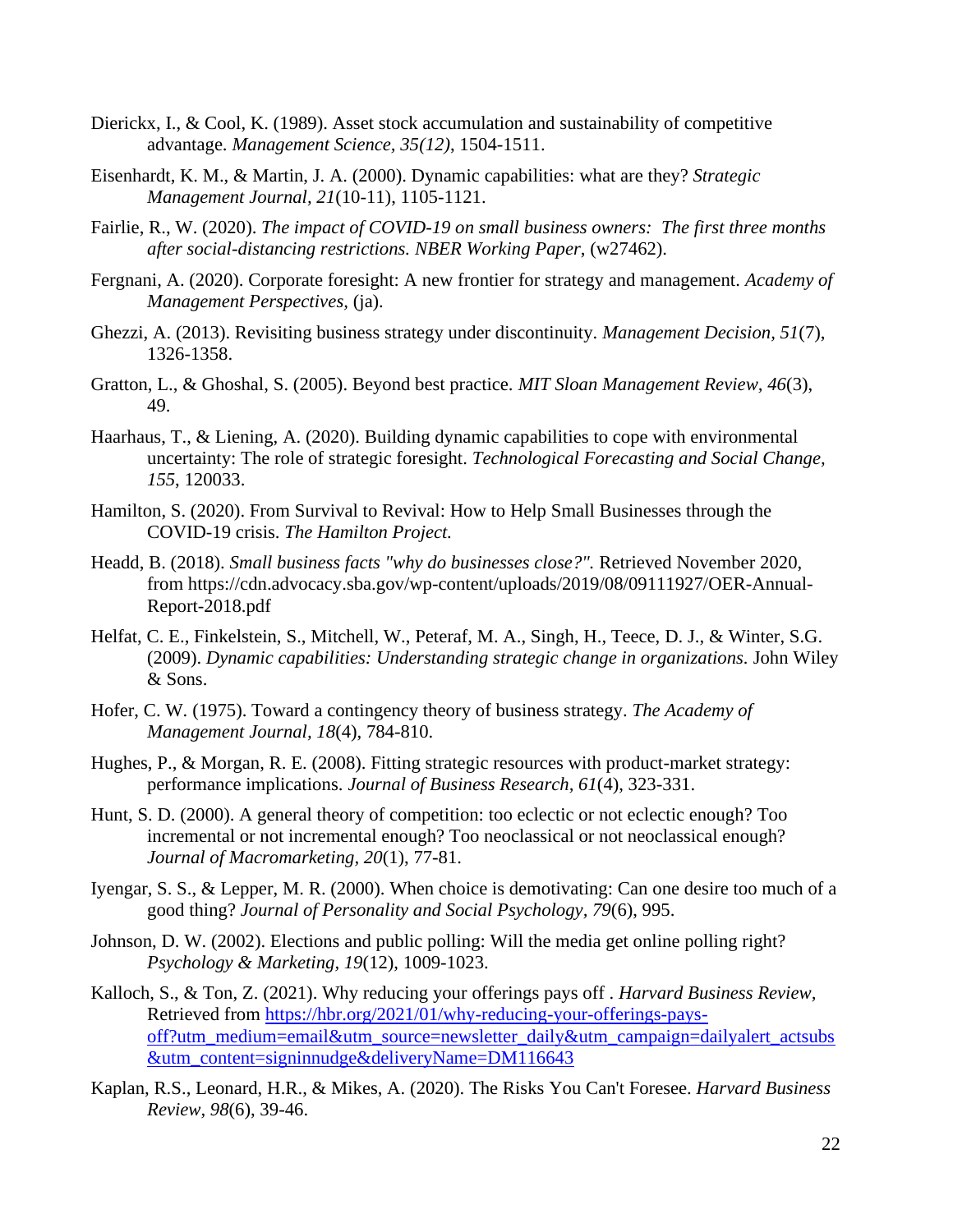- Kraatz, M. S., & Zajac, E. J. (2001). How organizational resources affect strategic change and performance in turbulent environments: Theory and evidence. *Organization Science, 12*(5), 632-657.
- Lane, P. J., Koka, B. R., & Pathak, S. (2006). The reification of absorptive capacity: A critical review and rejuvenation of the construct. *Academy of Management Review, 31*(4), 833-863.
- Luo, X., Sivakumar, K., & Liu, S. S. (2005). Globalization, marketing resources, and performance: Evidence from china. *Journal of the Academy of Marketing Science, 33*(1), 50-65.
- Malik, M. E., & Naeem, B. (2011). Miles and Snow strategy typology: A critical commentary. *Interdisciplinary Journal of Contemporary Research in Business, 3*(4), 805-812.
- Menon, A., Bharadwaj, S. G., Adidam, P. T., & Edison, S. W. (1999). Antecedents and consequences of marketing strategy making: a model and a test. *Journal of Marketing, 63*(2), 18-40.
- Millar, C. C., Groth, O., & Mahon, J. F. (2018). Management innovation in a VUCA world: Challenges and recommendations. *California Management Review, 61*(1), 5-14.
- O'Reilly III, C. A., & Tushman, M. L. (2008). Ambidexterity as a dynamic capability: Resolving the innovator's dilemma. *Research in Organizational Behavior, 28*, 185-206.
- Phan, Phillip H. and Wood, Geoff. Doomsday scenarios (or the Black Swan excuse for unpreparedness). *Academy of Management Perspectives,* (ja).
- Pitelis, C. N., & Teece, D. J. (2010). Cross-border market co-creation, dynamic capabilities, and the entrepreneurial theory of the multinational enterprise. *Industrial and Corporate Change, 19*(4), 1247-1270.
- Porter, M. E. (1996). What is strategy? *Harvard Business Review, 74*(6), 61-78.
- Ramírez, R., Österman, R., & Grönquist, D. (2013). Scenarios and early warnings as dynamic capabilities to frame managerial attention. *Technological Forecasting and Social Change, 80*(4), 825-838.
- Rohrbeck, R., Battistella, C., & Huizingh, E. (2015). Corporate foresight: An emerging field with a rich tradition. *Technological Forecasting and Social Change, 101*, 1-9.
- Rumsfeld, D. (2002). No title. *US Department of Defense News Briefing, 12 February,* Retrieved from<https://archive.defense.gov/transcripts/transcripts.aspx?transcript=2636>
- Sarpong, D., & Maclean, M. (2011). Scenario thinking: A practice-based approach for the identification of opportunities for innovation. *Futures, 43*(10), 1154-1163.
- Sarpong, D., & Maclean, M. (2016). Cultivating strategic foresight in practice: A relational perspective. *Journal of Business Research, 69*(8), 2812-2820.
- Sarpong, D., Maclean, M., & Alexander, E. (2013). Organizing strategic foresight: A contextual practice of 'way finding'. *Futures,53*, 33-41.
- Schoemaker, P. J. (2019). Attention and foresight in organizations. *Futures & Foresight Science,*   $1(1)$ , e5.
- Schwarz, J. O., Rohrbeck, R., & Wach, B. (2019). Corporate foresight as a microfoundation of dynamic capabilities. *Futures & Foresight Science,* e28.